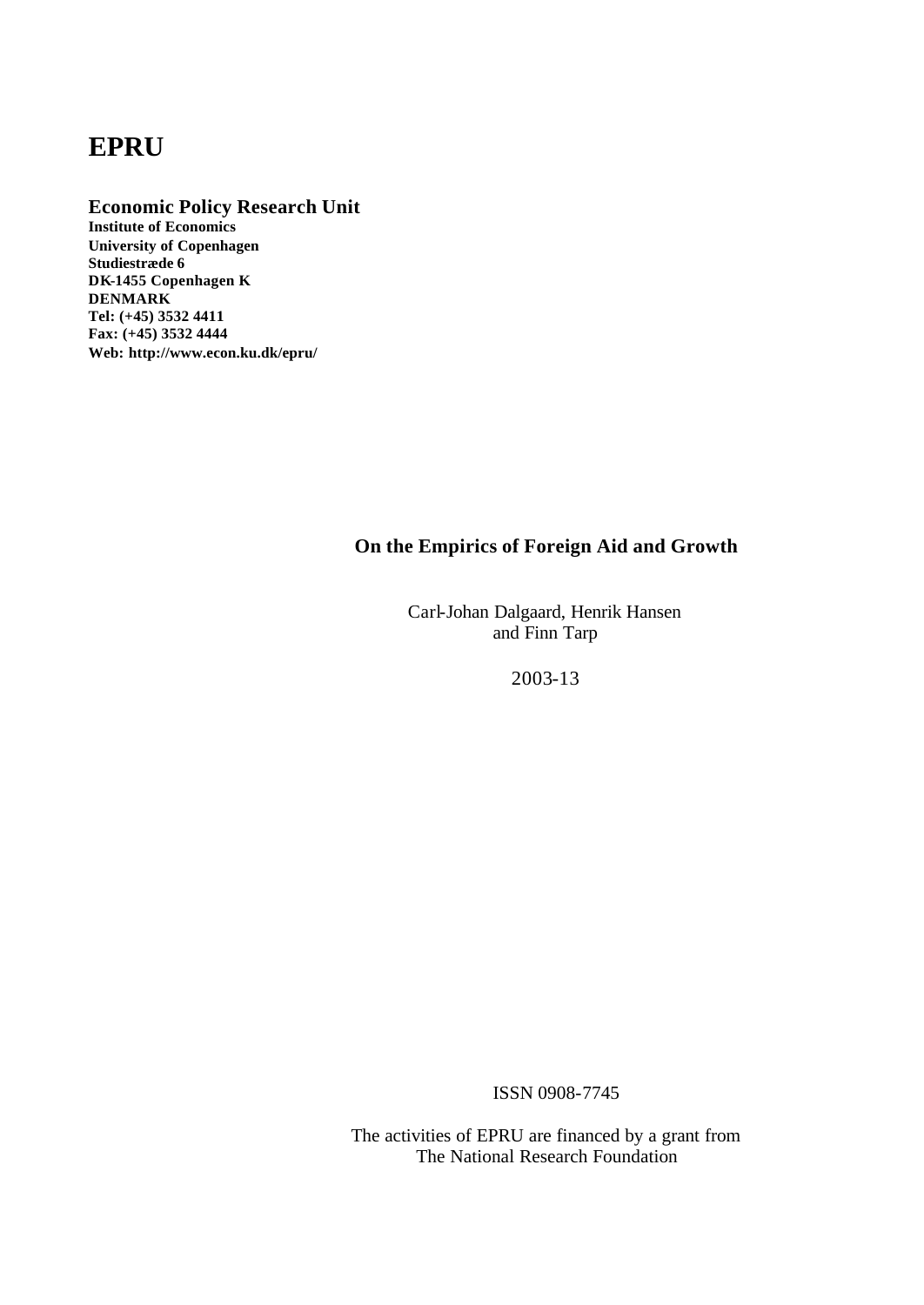## On the Empirics of Foreign Aid and Growth<sup>∗</sup>

Carl-Johan Dalgaard<sup>†</sup> Henrik Hansen<sup>‡</sup> Finn Tarp<sup>‡</sup>

First version: December 2001 This version: September 2003

#### Abstract

This paper takes a fresh look at two issues in the aid effectiveness debate. We begin by providing theoretical foundations for the various claims made with regard to the effectiveness of aid in stimulating long-run productivity. When foreign aid is modelled as an exogenous transfer of income or capital in a standard OLG model, aid wil in general impact on productivity. Moreover in this setting, the "returns to aid" may depend on both policy and structural characteristics. Next we reexamine the case for policy-based conditionality. Our empirical analysis suggests that aid is generally effective, even in "bad" environments. However, the degree to which aid enhances growth depends on climate-related circumstances. In light of this finding we argue that the Collier-Dollar allocation rule should be seriously reconsidered by donor agencies.

<sup>∗</sup>We would like to thank Nikolaj Malchow-Møller for valuable criticism that led to significant improvements of the manuscript. In addition, we would also like to thank Jacob Gyntelberg, Rasmus Heltberg, Jens Kovsted, Oliver Morrissey and seminar participants at the University of Copenhagen for many useful comments and suggestions. The usual disclaimer applies.

<sup>†</sup>University of Copenhagen and the Economic Policy Research Unit (EPRU). The activities of EPRU (Economic Policy Research Unit) are financed through a grant from The Danish National Research Foundation.

<sup>‡</sup>University of Copenhagen and the Development Economics Research Group (DERG).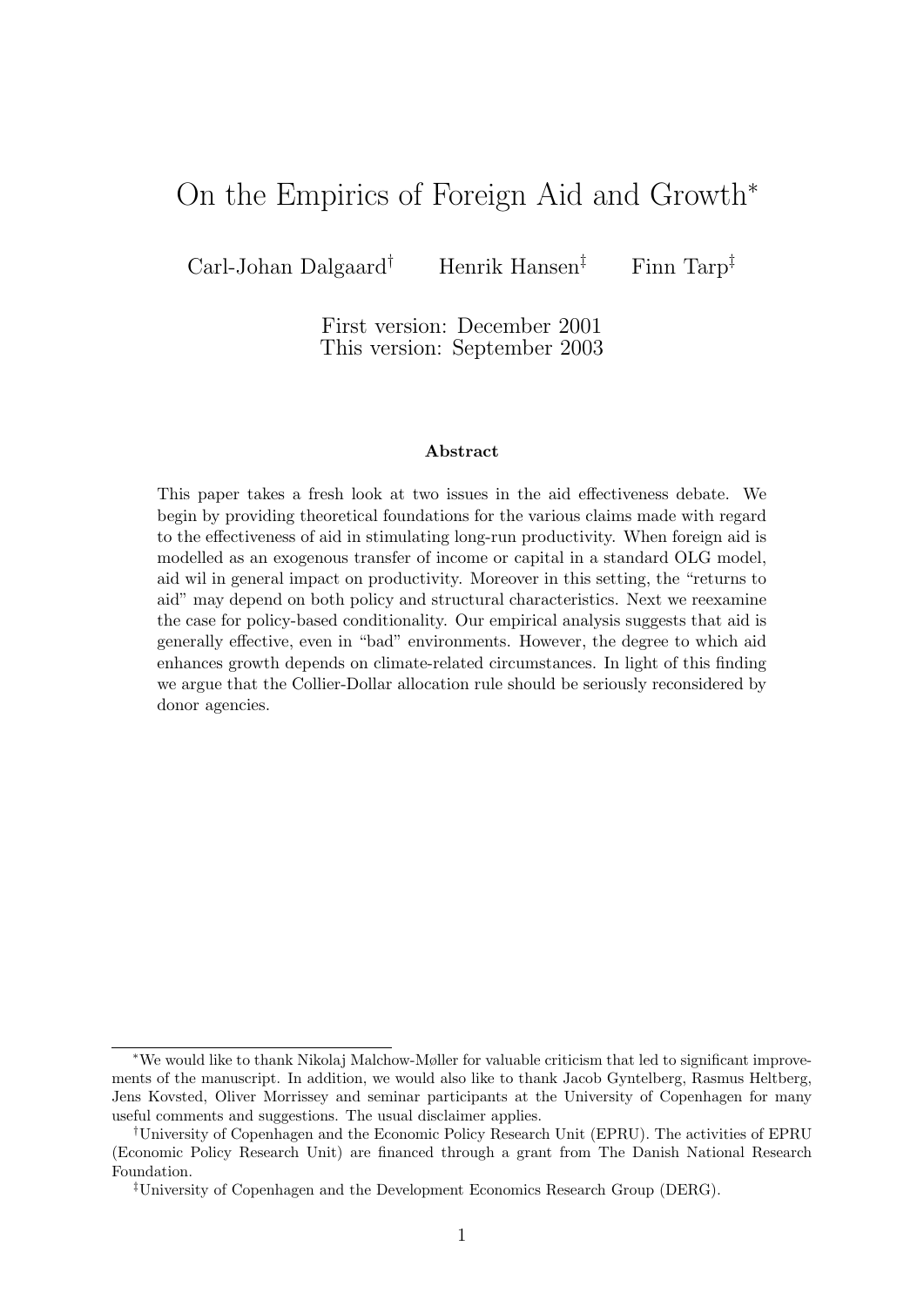# 1 Introduction

The usefulness of foreign aid in promoting growth in developing countries has been an area of controversy ever since Rosenstein-Rodan in 1943 advocated for aid to Eastern and South-Eastern Europe. Browsing through successive editions of a leading textbook in development economics provides a telling illustration of how the confidence in aid effectiveness dwindled over the years. In the first edition of "Leading Issues in Economic Development", Meier (1964) dedicated a full 18-page section to the issue of foreign aid. He started out asking: "How much aid?". By the time of the sixth edition (Meier, 1995), the treatment of foreign aid had been cut into half, and the questions in focus were "Why official assistance?" and "Does aid work?". In the 2000 edition (Meier and Rauch, 2000), "foreign aid" is not even listed in the index.

However, in the last few years the pendulum has swung, and a gradually forming consensus view has emerged that aid "works". Indeed, panel-based empirical studies have repeatedly concluded that foreign aid does impact positively on growth. Nevertheless, controversy remains since it also seems clear from the data that foreign aid is far from equally effective everywhere. A key question is therefore what causes such differences in "the return to aid"?

From a policy perspective, this issue is important as it ultimately influences the allocation of foreign aid across countries. Inspired by the work of Burnside and Dollar (2000) and Collier and Dollar (2001, 2002), which suggests that aid only works in places with "good" policies, some donors are increasingly allocating aid to countries which perform well in terms of particular proxies for the policy environment. The motivation is clearly the desire to maximize the effectiveness of tax financed foreign assistance. However, if the variation in the effectiveness of aid on productivity is not policy induced, but rather a result of other poor initial conditions a very different allocation rule would maximize the effect of aid donations on long-run productivity and poverty.

In this paper we begin by fleshing out theoretical foundations for the various claims made with regard to the effectiveness of aid in stimulating long-run productivity. Foreign aid is modelled as an exogenous transfer of income or capital, and the underlying economic framework is the overlapping generations model due to Diamond (1965). We parameterize the influence of the government, and proceed to examine the conditions under which foreign aid enhances long-run productivity. In general, the impact of aid on steady state productivity is ambiguous. In particular, sufficiently poor economic management, on the part of the government, may render foreign aid ineffective. At the same time, however, deep determinants of productivity (factors that shift the production function) turn out to matter as well. Hence, "strong" fundamental structural characteristics (like institutions and/or climate-related circumstances) may compensate for a bad policy environment. If, in the end, aid does have a positive effect on long-run productivity, diminishing returns may prevail. As such, it becomes evident that the driving force behind the variation in the degree of aid effectiveness is for empirical work to resolve.

Against this background we therefore proceed to the empirical evidence on the aid-growth nexus. After a brief review of key findings in the literature we go on to examine the importance of underlying structural characteristics for the return to aid. To avoid further problems with endogeneity, we use a measure of climatic circumstances (fraction of land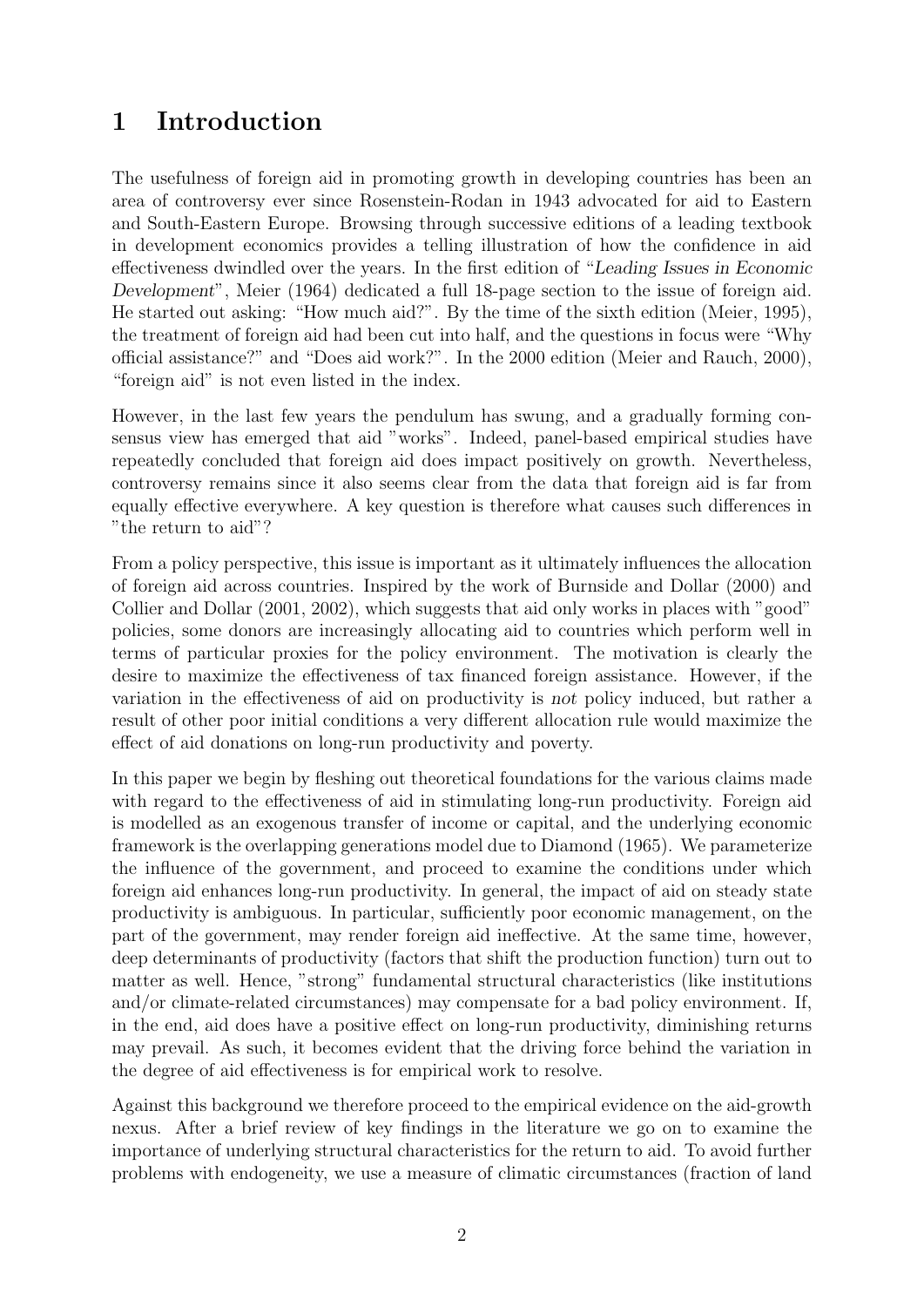in tropical areas) as a proxy for "deep" structural charactaristics. This new specification, involving the interaction between aid and a climate-related variable, outperforms two of the more popular aid-growth relations in recent studies; the Burnside and Dollar (2000) policy interaction model and the diminishing returns model advocated by Dalgard and Hansen (2001), Hansen and Tarp (2000, 2001) and Lensink and White (2001). The finding that aid seems to be less effective in the geographic tropics is robust to changes in estimation techniques and the underlying data.

There are a number of possible interpretations of this finding. The most obvious is that climate may matter directly for productivity, as it conceivably matters for how effective individual countries are in combining capital and labor to produce output; especially since many of the countries in the sample are reliant on agricultural production (e.g. Bloom and Sachs, 1998; Gallup, Sachs and Mellinger, 1999; Sachs, 2001, 2003 and Masters and McMillan, 2001). Second, climatic circumstances may, for various reasons, have influenced the evolution of other slow-moving structural characteristics, like institutions (Hall and Jones, 1999; Acemoglu et al, 2001, Easterly and Levine, 2003, and others). As a result, the new interaction term may reflect that (exogenous) variation in institutions matter for the impact of aid on productivity. But regardless of the precise modus operandi the finding suggests, consistent with the theoretical model, that aid has been more effective in places with stronger slow-moving (or even time-invariant) structural characteristics.

In light of these findings we proceed to discuss the implications for the aid allocation rule proposed by Collier and Dollar (2001, 2002). Collier and Dollar suggest an allocation rule based on an "inverted" growth regression, in which the impact of aid varies with policy performance measured by the World Bank's CPIA index. The resulting rule states that aid should be directed towards poor countries with good policies (high CPIA scores).

We find a strong negative correlation between climatic conditions and CPIA ratings. Moreover, we document that the CPIA index is likely to be Granger caused by past growth performance. These findings lead us to question, not only the interpretation, but also the wisdom in using this allocation rule.

To summerize, the structure of the paper is as follows. Section 2 examines the effectiveness of aid theoretically, after which Section 3 is devoted to the empirics of foreign aid and growth. We summarize the debate, but we also present new results and provide a rigorous dicussion of issues related to the identification of the impact of aid on productivity. After discussing the implications of aid-effectivness for aid allocations in Section 4, a final section of the paper is devoted to concluding remarks.

### 2 Aid Transfers and Growth Theory

Consider a two-period Diamond (1965) model augmented by an influx of aid. Accordingly, all markets are competitive, the economy is closed (except for the transfer), the population is growing at the rate  $n > 0$  and, for simplicity, there is no technological progress. For brevity capital depreciation is also ignored. Perfect competition in factor markets imply that for any standard neoclassical production function exhibiting constant returns to labor and capital, GDP per worker,  $y_t$ , the real rate of interest,  $r_t$ , and the real wage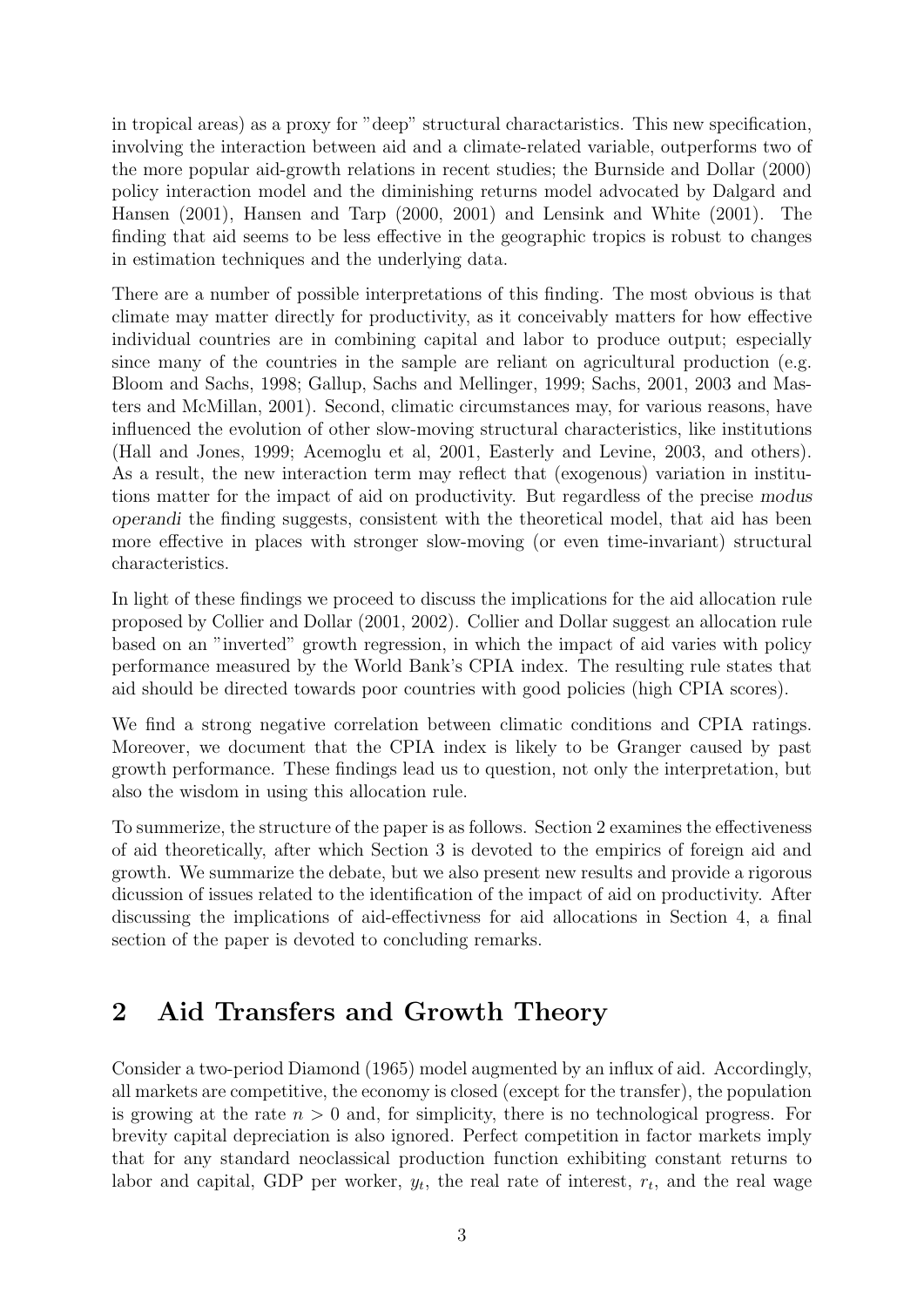in efficiency units,  $w_t$ , are uniquely determined – at any given point in time – by the capital/labor ratio,  $k_t$ . Hence  $y_t = y(k_t)$ ,  $r_t = r(k_t)$  and  $w_t = w(k_t)$ , respectively. Each period a fixed (in per capita terms) transfer of resources,  $x$ , enters the budget of consumers. Since the overlapping generations (OLG) framework inherently contains heterogenous agents it is necessary to specify how these transfers are divided between young and old citizens.

At time t there exists  $L_t^y$  young agents, and  $L_t^o$  old agents  $(L_t^y = (1+n)L_t^o)$ . Hence, if the transfer is distributed equally across all the agents simultaneously alive, each group should be allocated a fraction of x equal to their respective population share. This would imply that the young obtain the share  $\pi^y = \frac{1+n}{2+n}$  whereas the reminder,  $\pi^o = \frac{1}{2+n}$  $\frac{1}{2+n}$ , is allocated to the old citizens. In practice, however, foreign aid inflows are typically managed by the government. As a result, it is not obvious that the aid inflow will be distributed in this "neutral" fashion. So in order to examine the implications of varying distributive rules, or the diversion of the transfer by the government, we assume the representative young household receives a transfer of the amount  $\pi^y x$  while the representative old get  $\pi^o x$ . If "expropriation" is present this implies that  $\pi^y + \pi^o < 1$ . Since "sound" economic management manifests itself in the way foreign aid is distributed, we may think of both the allocation of the transfer (i.e. the ratio  $\pi^o/\pi^y$ ) as well as the levels of  $\pi^o$  and  $\pi^y$  as reflecting the "policy environment" in aid receiving nations. Specifically "bad policies" are associated with low levels of  $\pi^o$  and  $\pi^y$  as well as a disproportional allocation of resources to the non-investing citizens (here: the old). In practice this allocation decision is likely to be endogenous, and could reflect the power-struggle between competing interest groups and/or the incentives of the government to expropriate funds.<sup>1</sup> A number of papers in the literature have examined such channels, among them Boone (1996), Tornell and Lane (1999) and Svensson (2000). For present purposes, however, we will maintain the assumption that  $(\pi^o, \pi^y)$  are parameters. This will allow us to see clearly how government policies are mapped into the investment decision of the citizens, and ultimately influences "the return to foreign aid".

Naturally, "policies" could be parameterized in various ways. For example one could add taxes to the model. As will be apparent momentarily this would not change any of the basic insights gained by parameterizing policy by  $(\pi^o, \pi^y)$ . In particular, the impact of changing the tax rate on capital income will be indistinguishable from an appropriate change in the  $\pi^y/\pi^o$  ratio.

Aside from these issues the structure of the model is the familiar one. People live only for two periods. In the first period of life they supply one unit of labor inelastically, they receive a transfer of resources, consume and save. In the second period of life, they consume the return on first period savings and an contemporary transfer. Assuming utility from consumption in youth and during old-age is logarithmic, and that consumers discount the future at the rate  $\rho$ , it is straight forward to solve the problem of a representative young household. Since the capital stock in period  $t + 1$  derives solely from the savings of the young agents, it can subsequently be shown that the law of motion for capital per

<sup>&</sup>lt;sup>1</sup>It is very plausible that such channels could be quantitatively important for the effectiveness of aid. For example, Reninikka and Svensson (2002) find that massive amounts of funds, intended for primary schooling in Uganda during the period 1991-95, seemingly disappeared. The authors also document that the extent of "leakage" seems to vary across countries. At the same time, however, it is worth noting that some funds do find their way through the system. In terms of the model:  $\pi^o + \pi^y$  may be "small"; but this term is not zero.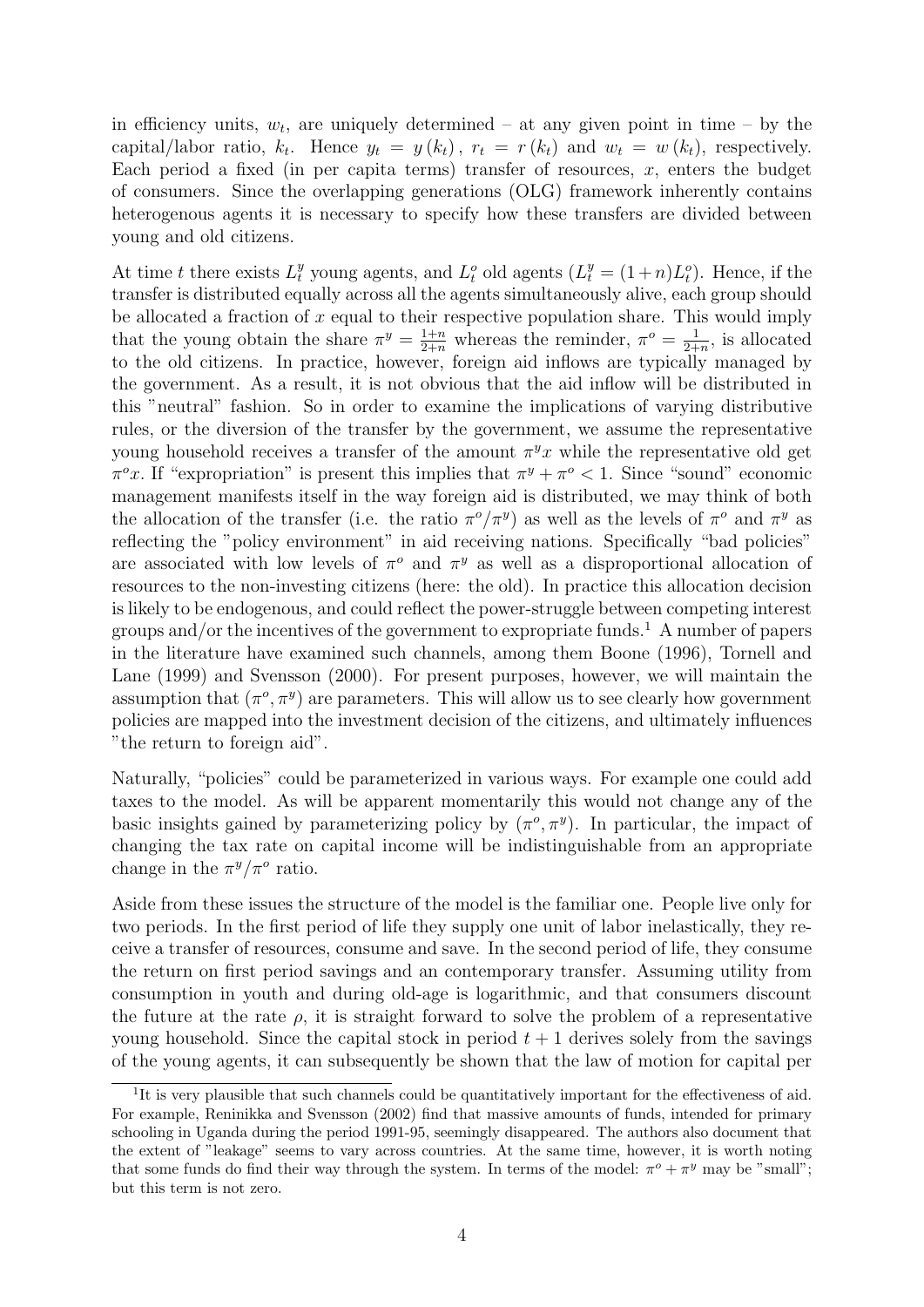worker is:

$$
k_{t+1} \equiv s(k_t, k_{t+1}; z)/(1+n) \tag{1}
$$

where  $z = \{x, \rho, n, \pi^y, \pi^o\}$ , and

$$
s(k_t, k_{t+1}; z) \equiv \sigma \left[ w(k_t) + \left( 1 - \left( \frac{\pi^o}{\pi^y} \right) \frac{1+\rho}{1+r(k_{t+1})} \right) \pi^y x \right]. \tag{2}
$$

The savings rate of the young,  $\sigma \equiv 1/(2 + \rho)$  is independent of the real rate of interest due to the assumption of log-utility. Appendix A discusses the formal properties of this model. In general it allows for both uniqueness and multiplicity of steady states. In what follows we focus on the case where the economy approaches a unique steady state capital-labor ratio, given implicitly by

$$
k^* = s(k^*, k^*; z)/(1+n),
$$
\n(3)

It now follows immediately that:

Proposition 1 (Transfers in the Diamond model) A permanent increase in the level of foreign aid per capita affects steady state productivity. Whether the transfer increases or decreases steady state production per worker depends on: (i) Policies  $(\pi^y, \pi^o)$ , (ii) The production technology.

Accordingly, under very mild assumptions a foreign aid transfer will have a long-run impact on productivity. This result is in striking contrast to the result established in Obstfeldt (1999) where a symmetrical analysis is conducted, but within a Ramsey-Cass-Koopmans (RCK) model. In the RCK model a very strong result holds:

Proposition 2 (Transfers in the RCK model) A permanent increase in the level of foreign aid (which enters the budget of the consumers) will raise the long-run level of per capita consumption one for one, but it leaves the steady state level of capital per worker unaffected.

In other words, aid is ineffective even when the influence of the government is ignored. This result is invariant to assumptions made regarding production technology, i.e. whether growth is exogenous or endogenous (see Obstfeldt, 1999). Thus, unless the model is somehow modified, aid is bound to be ineffective if the goal is to raise long-run productivity.<sup>2</sup> However, as the present analysis makes clear; this "aid ineffectiveness result" is not due to the assumption of optimizing households. Instead it follows from the assumption that households act as if they live for ever ("perfect" altruism).<sup>3</sup>

<sup>2</sup>The political-economy analysis by Boone (1996) is cast within a RCK model. For this reason aid only works in the model if it entices the government to lower distorting taxes on capital accumulation.

<sup>3</sup>Suppose the present OLG model is modified so as to allow households to obtain utility from the utility of their descendants and to pass on bequest. Then, if utility within and across generations are discounted at the same rate the "RCK solution" obtains (e.g. Blanchard and Fischer, 1989, Ch.3). As a result, in this sort of an OLG model, aid would be unable to affect long-run productivity.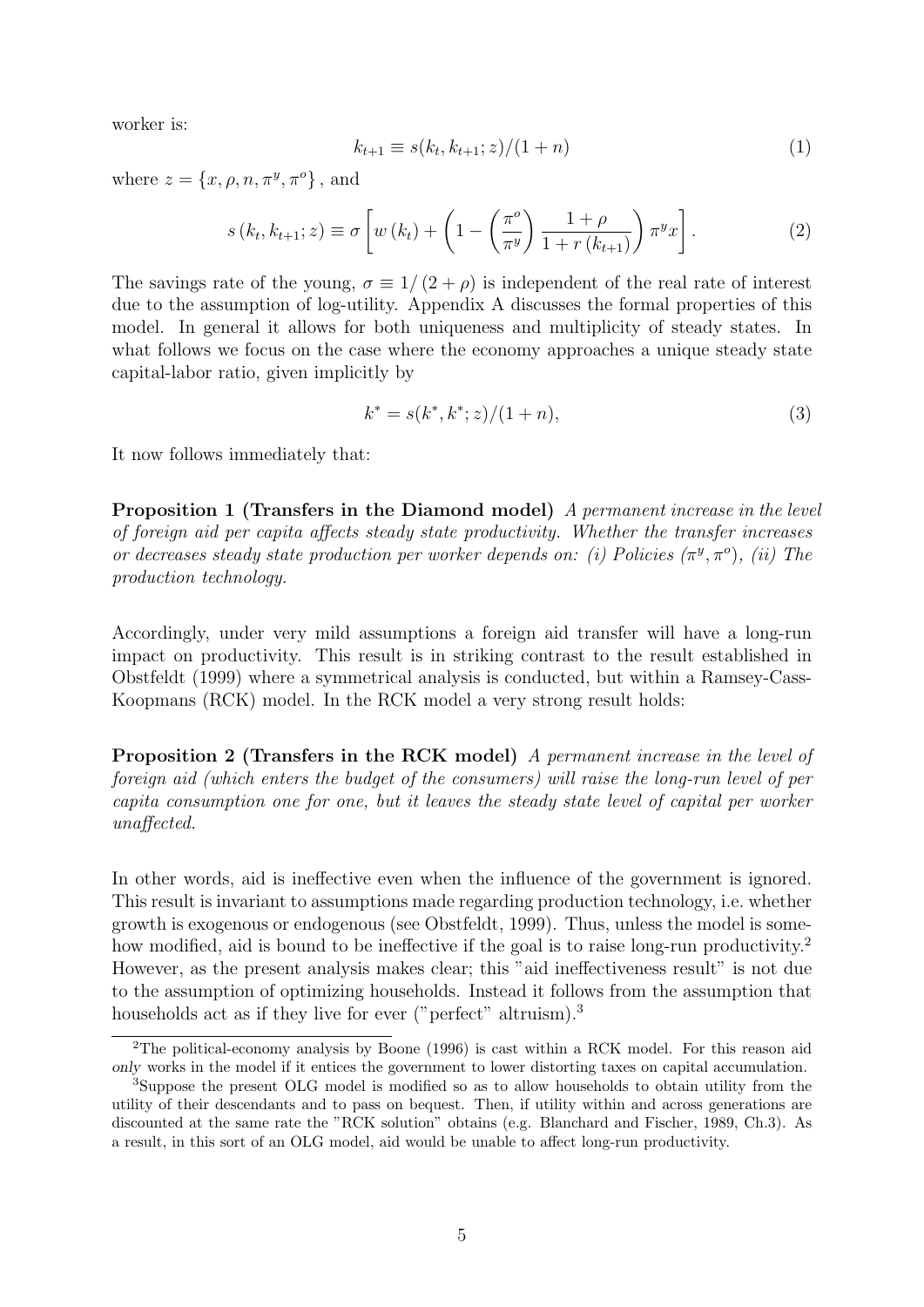We now return to the present framework. Although aid clearly "matters" it does not follow that it will be productive. Indeed, near the steady state there is a simple condition under which foreign aid will spur long run productivity:<sup>4</sup>

$$
\frac{\partial k^*}{\partial x} \geq 0 \text{ if } \frac{1+r(k^*)}{1+\rho} \geq \frac{\pi^o}{\pi^y}, \qquad \pi^o, \pi^y > 0. \tag{4}
$$

Clearly,  $\partial k^*/\partial x > 0$  if the return to capital investments, r<sup>\*</sup>, is sufficiently high. Hence factors which shift the production technology upwards, and as a result increases the return to investments for any  $k_t$ , will tend to make it more likely that aid stimulates long run productivity. At the same time, however, sufficiently "bad" policies (i.e. a counterproductive allocation of resources across agents) may render aid ineffective in raising long-run production. The intuition for the above condition is simple. Assume for the moment that  $\frac{\pi^o}{\pi^y} = 1$ . Under this assumption, aid will increase savings in so far as  $r^* > \rho$ . Increasing the level of aid, means that income in both periods of life is increased. If the optimal consumption-age profile is upward sloping, which corresponds to  $r^* > \rho$ , the consumer will respond to this "windfall gain" by increasing savings so as maintain the desired profile. On the other hand, if  $r^* < \rho$  the opposite occurs. Consequently, it is not surprising that insofar as the aid transfer grows over the life cycle  $(\frac{\pi^o}{\pi^g} > 1)$  then it becomes more likely that the consumer will cut savings, in response to an upward shift in the level of aid, so as to smooth consumption.<sup>5</sup>

Finally, as a prelude to the empirical discussion in what follows, we may use the model to clarify the alternative views that have been put forward in the recent aid-effectiveness debate.

First, the notion that policies are crucial in determining whether (and to which extent) foreign aid raises long-run productivity is reflected in the empirical strategy of Burnside and Dollar (2000) and Collier and Dollar (2001, 2002). They find that aid only works in places featuring a sufficiently sound policy environment. As we have just seen; policies matter in themselves, and sufficiently "poor" policies may render aid ineffective in spurring growth.

Second, as is also clear from equation (3), the relationship between aid and long-run productivity is rather complicated. While policy and aid both have a direct impact on long-run productivity they matter in highly nonlinear fashions, and are mutually intertwined. Accordingly, in a reduced form sense we may think of long run productivity, y<sup>\*</sup> as being a function,  $\Theta(\cdot)$ , of foreign aid, x, policies,  $\pi$ , and various other factors,  $\delta$ , to which we shall return:

$$
y^* = \Theta(x, \pi, \delta). \tag{5}
$$

For the purposes of estimation this expression could be linearized. A second order Taylor approximation of  $\Theta(\cdot)$  would then yield various quadratic terms in  $\pi$  and x, along interaction terms involving x and  $\pi$ . The empirical work of Hansen and Tarp (2000, 2001) and Dalgaard and Hansen (2001) is founded in this view. The essential finding is that

<sup>4</sup>See Appendix A.

<sup>&</sup>lt;sup>5</sup>It is interesting to note how (4) relates to a RCK model. Suppose we have an equal amount of old and young agents present (say by setting  $n = 0$ ). Consequently, let  $\pi^o = \pi^y$ . Now, in a RCK model the real rate of return is pinned down by the rate of time preference,  $\rho$ . Hence if we assume that  $r^* = \rho$  and  $\pi^o = \pi^y$  (4) is fullfilled with equality – the impact of aid on productivity is exactly zero; the RCK result.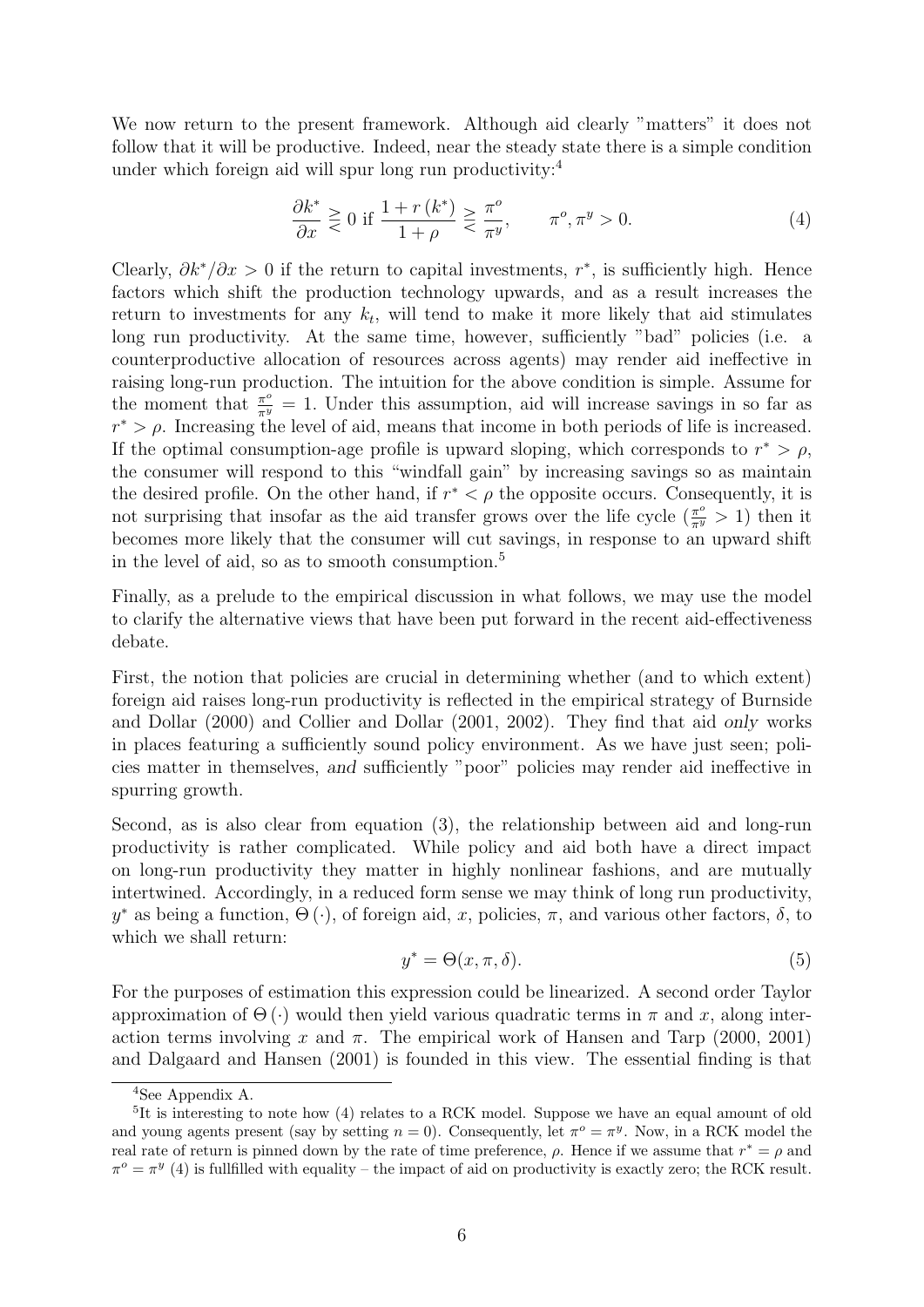the marginal impact of aid, on productivity, seems to diminish as the size of the inflow rises. However, the interaction between policies and aid turns out to be insignificant.

Hence, to a significant extent the recent debate in the literature has been about secondorder derivatives; the question of the relative importance of  $\partial^2 y^* / \partial x \partial \pi$  vs.  $\partial^2 y^* / \partial x^2$ . Where Burnside and Dollar find that  $\partial^2 y^* / \partial x \partial \pi > 0$ , others have argued that  $\partial^2 y^* / \partial x^2 <$ 0, while  $\partial^2 y^* / \partial x \partial \pi$  is insignificant. From a theoretical perspective little can be said about the relative merits of these different claims; both are a priori reasonable. As a result, it is an issue that has to be resolved empirically.

A third hypothesis which flows from the model is that fundamental (non-political) structural charactaristics matter for the return to foreign aid. In theory these are factors which generate level differences in productivity and as a result matter for the return to investments. In terms of equation (5) these factors are encompassed in " $\delta$ ". Likely candidates are the institutional framework of individual economies and/or various climate-related circumstances.<sup>6</sup> The observation that climate/geographic variables are strongly related to the growth performance of individual countries is not a novel notion. For example, Ram (1997) adds a variable measuring the distance to equator to an otherwise standard Mankiw, Romer and Weil (1992) regression, and finds it to be highly significant. Likewise, the work surveyed in Sachs (2001) suggests that differences in climate appears to make a difference in terms of how effectively capital and labor combine to produce output. Controversy remains as to whether climatic variables affect economic outcomes directly, or only matter for productivity indirectly – through institutions say. This latter hypothesis is examined in Hall and Jones (1999), who find "distance to the equator" to be a viable instrument for present day institutional quality. In a similar vein, Acemoglu et al (2001) provide an intriguing discussion of how mortality patterns for European settlers in the late 19th century may have influenced current institutions, and ultimately output per capita, within ex-colonies. Whatever the final outcome of this debate will turn out to be, the model suggests that aid, aside from potentially featuring diminishing returns and being intertwined with policies, may also be dependent on such "deep" determinants of productivity. The next sections confront these theoretical possibilities with data.

### 3 Aid Transfers and Growth Regressions

It should be clear by now that much of the current discussion centers around the question if bad policies – in addition to being detrimental to growth – implies that aid is wasted. As we have indicated above this is a question of second-order derivatives in growth models for which there is little theoretical guidance. As a consequence, Barro-style growth regressions on panel data have been used extensively in the controversy about the importance of good policy in aid receiving countries.

The origin of the debate was the analysis by Burnside and Dollar, first circulated as a

 $6T<sub>0</sub>$  our knowledge, the only study examining this sort of an interaction is Guillaumont and Chauvet (2001) who argue that aid effectiveness depends on the "external environment". Guillaumont and Chauvet create an index of external vulnerability based on stability measures of the agricultrual production, international trade and the size of the population and find that higher vulnerability increases the returns to aid. Guillaumont and Chauvet also consider climate related differences, but they embed these differences in the volatility of agricultural value added.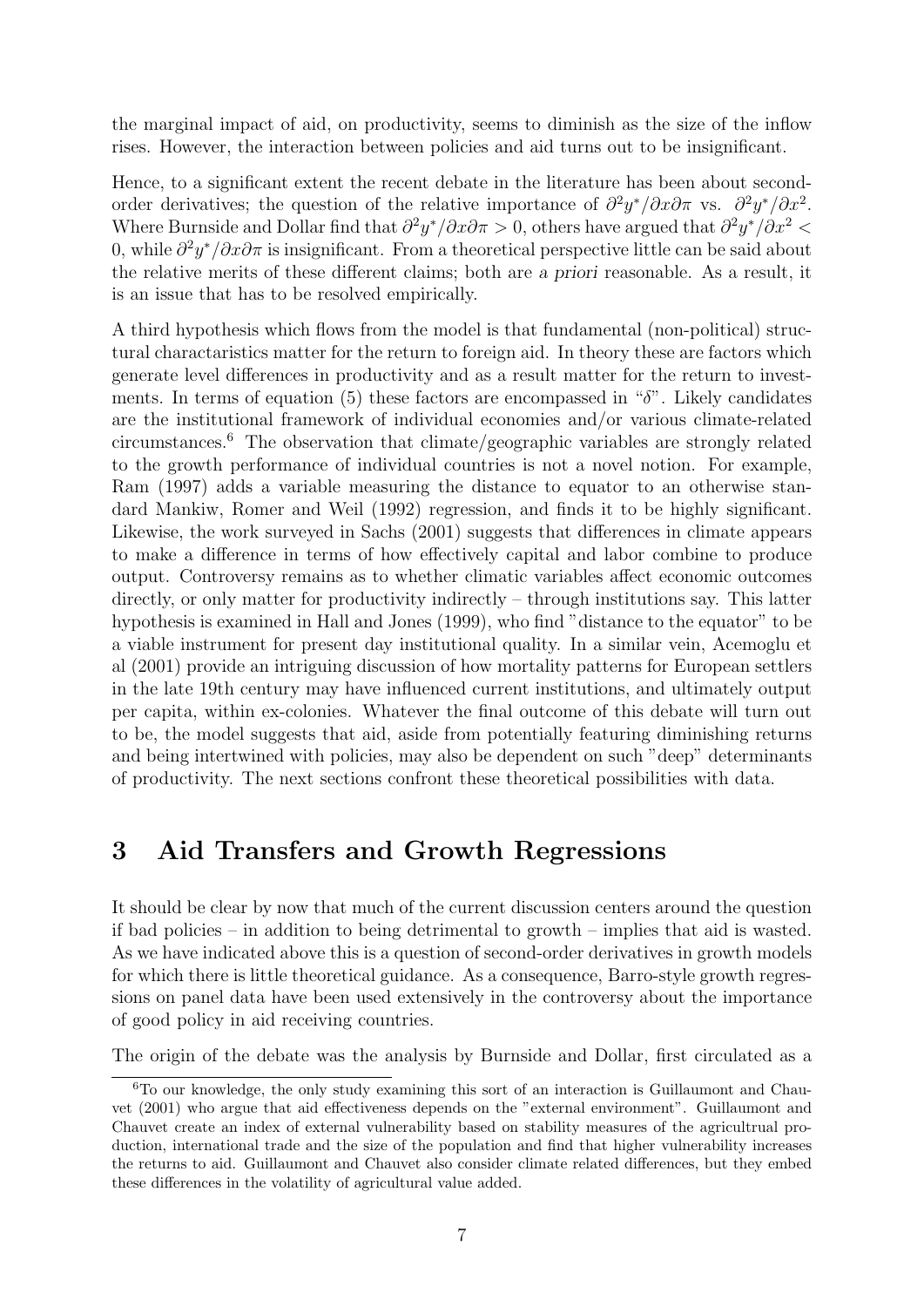World Bank working paper in 1996-97, later published in the American Economic Review (Burnside and Dollar, 1997, 2000). The results of this analysis also provided part of the scientific background for the policy recommendations in the World Bank policy research report Assessing Aid (World Bank, 1998). The basic result was that aid spurs growth, but only in countries with suffiently good macroeconomic performance. This influence of policy on the marginal impact of aid on growth was introduced in regressions via an interaction term between aid and a policy index, later referred to as the Burnside-Dollar policy index.

In many ways the Burnside-Dollar model defined the battleground in terms of control and policy variables, therefore we recast the Burnside and Dollar results in Table 1, regressions  $(1)$  and  $(2).7$ 

The dependent variable is the average growth rate in real GDP per capita over six four year epochs, starting in 1970-73 and ending with 1990-93. The first control variable is the logarithm of initial GDP per capita. The next three controls, ethnic fractionalization, assassinations and the product of the two, are included to control for the impact of political instability. The number of assassinations vary over time while ethnic fractionalization is time invariant. Next, institutional quality, is controlled for using ICRG from Knack and Keifer (1995), while the development of financial markets is taken into account using M2 as a percentage of GDP. The list of standard controls is completed by the two regional dummies for Sub-Saharan Africa and (fast growing) East Asia.

Turning to policy, Burnside and Dollar use three measures to create a simple index of good policy; the budget surplus, inflation and trade openness, where openness is the indicator introduced by Sachs and Warner (1995).<sup>8</sup>

Finally, aid is included in the regressions. Burnside and Dollar use the aid variable constructed by Chang, Fernandez-Arias and Serven (1998) (i.e., "Effective Development Assistance"). In the regressions aid is given as percentage of GDP.

Regression (1) in Table 1 has two policy interaction terms; aid  $\times$  policy and aid squared  $\times$  policy. Regression (2) excludes five observations and restricts the model by excluding the second interaction term. The regressions are identical to Burnside and Dollar (2000), Table 4, OLS-regressions (4) and (5), and as seen we obtain the same results: The impact of aid appears to be a positive function of the level of policy, and – in regression  $(1)$  – a negative function of the level of aid. This is the empirical background for the claim that aid only works in a good policy environment.

While numerous writers have over the years suggested that a link between aid and policies might be present, disagreement has always existed about the identification of exactly which policies are crucial. Hence, if the three policies emphasized by Burnside and Dollar were robust determinants of the return on aid, this would indeed have been an important discovery. From this perspective, it is disappointing that the above aid effectiveness result did not stand up to closer scrutiny. The studies by Dalgaard and Hansen (2001), Hansen and Tarp (2000, 2001), Hudson and Mosley (2001), Lensink and White (2001) and Lu and Ram (2001) all test an interaction term between the Burnside-Dollar policy index

<sup>7</sup>The data set is from Burnside and Dollar (2000).

<sup>&</sup>lt;sup>8</sup>The specific weights of each component in the index  $(6.85, -1.4, 2.16)$  are based on a growth regression that excludes aid.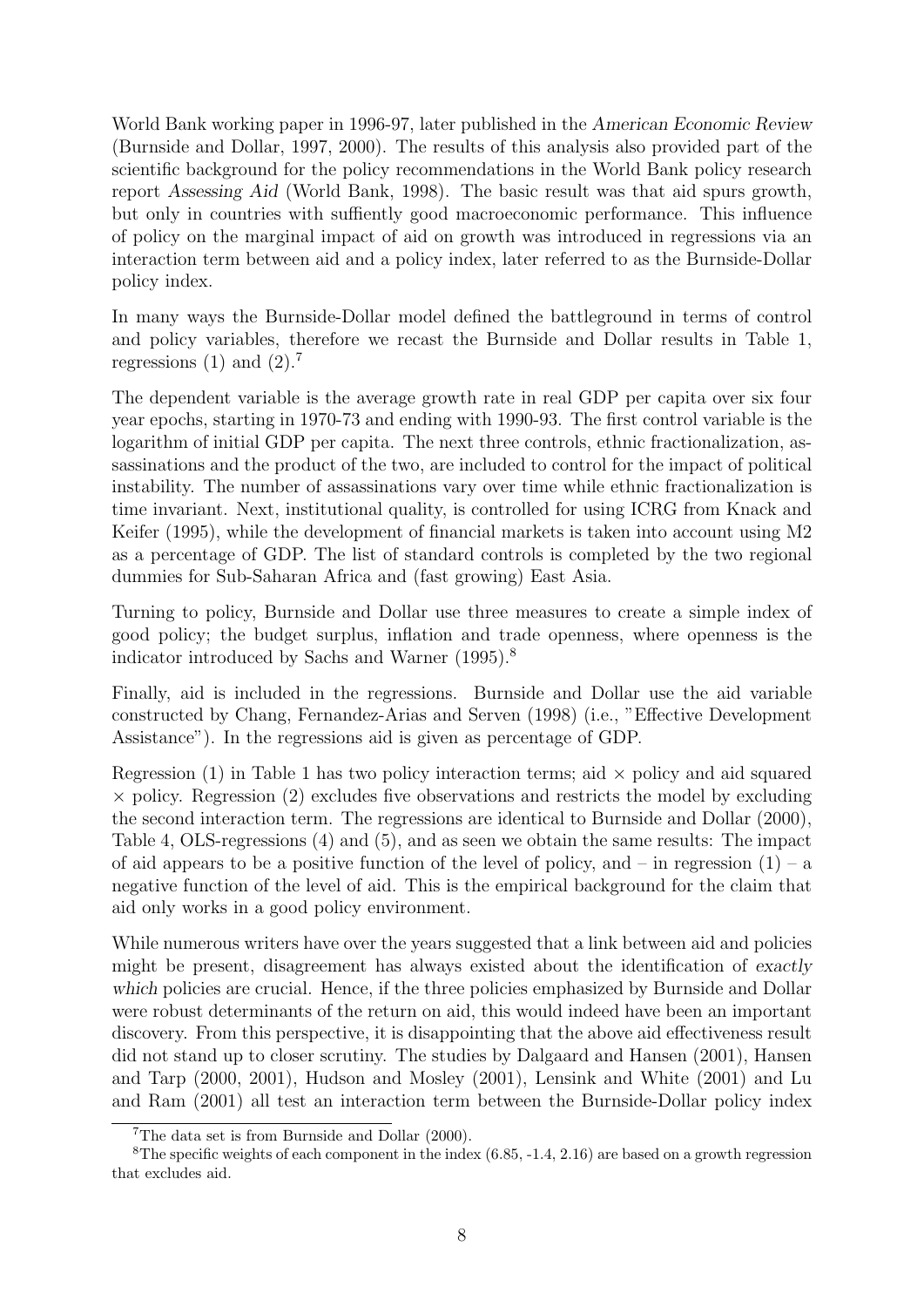|                                                           | (1)        | (2)        | (3)          | (4)        | (5)        | (6)        |
|-----------------------------------------------------------|------------|------------|--------------|------------|------------|------------|
| Estimation method                                         | <b>OLS</b> | <b>OLS</b> | $2{\rm SLS}$ | <b>OLS</b> | <b>OLS</b> | 2SLS       |
| Initial GDP per capita (log)                              | $-0.55$    | $-0.60$    | $0.01\,$     | $-0.50$    | $-0.54$    | $-0.06$    |
|                                                           | (0.95)     | (1.02)     | (0.02)       | (0.90)     | (0.96)     | (0.07)     |
| Ethnic fract.                                             | $-0.43$    | $-0.43$    | $0.58\,$     | 0.12       | 0.12       | 1.03       |
|                                                           | (0.57)     | (0.58)     | (0.59)       | (0.16)     | (0.16)     | (1.08)     |
| Assissanations                                            | $-0.45*$   | $-0.45*$   | $-0.45*$     | $-0.39$    | $-0.38$    | $-0.37$    |
|                                                           | (1.66)     | (1.68)     | (1.70)       | (1.55)     | (1.55)     | (1.58)     |
| Assassinations x Ethnic fract.                            | $0.80*$    | $0.79*$    | $0.88*$      | $0.71*$    | 0.70       | $0.72*$    |
|                                                           | (1.75)     | (1.75)     | (1.92)       | (1.65)     | (1.63)     | (1.69)     |
| Institutional quality                                     | $0.67**$   | $0.69**$   | $0.87**$     | $0.659**$  | $0.69**$   | $0.80**$   |
|                                                           | (3.79)     | (3.93)     | (3.86)       | (3.73)     | (4.02)     | (3.77)     |
| $M2/GDP$ , lagged                                         | $0.02\,$   | 0.01       | $0.01\,$     | $-0.01$    | $-0.02$    | $-0.02$    |
|                                                           | (1.11)     | (0.82)     | (0.45)       | (0.92)     | (1.54)     | (0.96)     |
| Sub-Saharan Africa                                        | $-1.86**$  | $-1.89**$  | $-3.00**$    | $-1.60**$  | $-1.58**$  | $-2.67**$  |
|                                                           | (2.44)     | (2.43)     | (3.32)       | (2.10)     | (2.04)     | (3.09)     |
| East Asia                                                 | $1.21***$  | $1.32**$   | $1.33***$    | $1.42**$   | $1.57***$  | $1.95***$  |
|                                                           | (2.03)     | (2.22)     | (2.01)       | (2.36)     | (2.63)     | (2.94)     |
| Burnside-Dollar policy index                              | $0.78**$   | $0.71**$   | $0.96**$     | $0.86**$   | $0.78***$  | $0.83**$   |
|                                                           | (3.77)     | (3.60)     | (6.27)       | (4.26)     | (4.05)     | (5.67)     |
| Aid (EDA/GDP $\%$ )                                       | 0.05       | $-0.02$    | $1.35***$    | $1.54***$  | $1.49**$   | $2.47**$   |
|                                                           | (0.40)     | (0.10)     | (2.55)       | (4.07)     | (3.92)     | (4.15)     |
| Aid $\times$ policy index                                 | $0.20**$   | $0.18***$  |              | $0.05\,$   | 0.09       |            |
|                                                           | (2.05)     | (2.58)     |              | (0.05)     | (1.34)     |            |
| Aid squared $\times$ policy index                         | $-0.02**$  |            |              | $-0.01$    |            |            |
|                                                           | (2.18)     |            |              | (0.60)     |            |            |
| Aid squared                                               |            |            | $-0.13**$    |            |            | $-0.10*$   |
|                                                           |            |            | (2.61)       |            |            | (1.94)     |
| Fraction of land in tropics                               |            |            |              | $-0.62$    | $-0.70$    | $-1.47**$  |
|                                                           |            |            |              | (1.16)     | (1.32)     | (2.14)     |
| Aid $\times$ fract. of land in tropics                    |            |            |              | $-1.49**$  | $-1.52**$  | $-1.34**$  |
|                                                           |            |            |              | (3.84)     | (4.02)     | (2.19)     |
| Test of orthogonality/exogeneity (p-values)               |            |            |              |            |            |            |
| Aid regressors                                            |            |            | 0.03         |            |            | 0.04       |
| Lagged aid instruments                                    |            |            | 0.92         |            |            | $\rm 0.95$ |
| All overidentiying restrictions                           |            |            | 0.83         |            |            | 0.98       |
| Partial $R^2$ in the first stage regressions <sup>a</sup> |            |            |              |            |            |            |
| Aid                                                       |            |            | 0.53         |            |            | 0.65       |
| Aid squared                                               |            |            | 0.46         |            |            | 0.44       |
| Aid $\times$ fract. of land in tropics                    |            |            |              |            |            | 0.64       |
| Observations                                              | 275        | 270        | 223          | 275        | 270        | $223\,$    |
| Countries                                                 | 56         | $56\,$     | 56           | 56         | 56         | 56         |
| Root MSE                                                  | $2.89\,$   | $2.88\,$   | $3.02\,$     | $2.80\,$   | 2.78       | $2.93\,$   |

Table 1: Aid-growth regressions with and without geograpical interaction

Notes: The dependent variable is real per capita GDP growth. All regressions include time dummies. Robust t-statistics in parentheses. Instruments in regression (5): Aid, Aid squared and aid x policy, all lagged one period, Franc Zone dummy, policy x initial GDP per capita, policy x (initial GPD per capita squared) policy x log of population. In regression (6) the instrument aid x fraction of land in tropics, lagged is added. \* significant at  $10\%$ ; \*\* significant at 5%. <sup>a</sup>The partial  $R^2$  from the first stage regressions takes the presence of several endogenous variables into account. See Shea (1997) and Goodfrey (1999).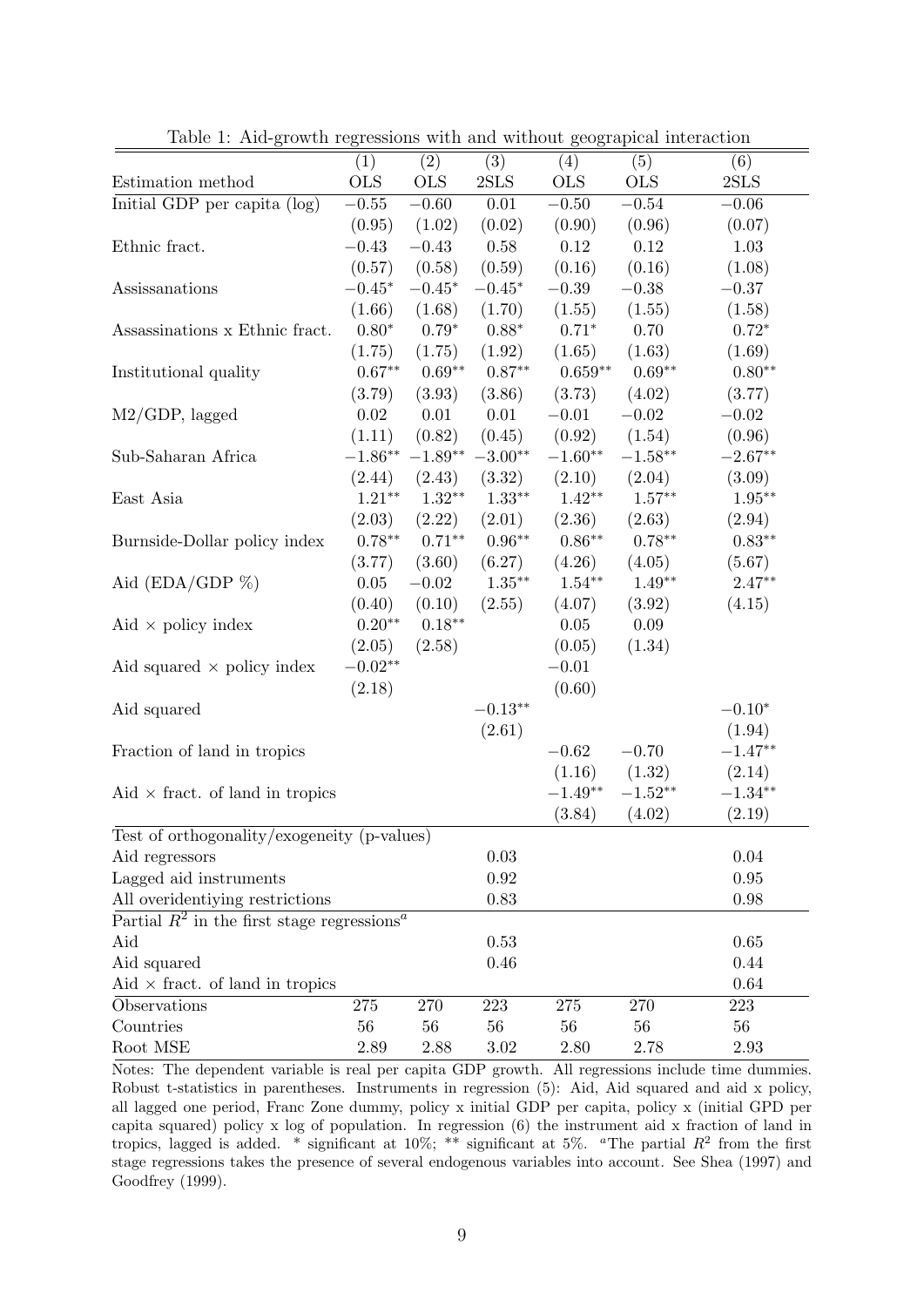and aid, using either different data sets, different regression specifications or different estimators. They all find the interaction to be statistically insignificant. Moreover, when Easterly, Levine and Roodman (2003) reestimate the exact Burnside and Dollar model using an updated and extented dataset, they also end up concluding that the aid-policy interaction is insignificant. To our knowledge, the only study supporting the Burnside-Dollar interaction term is Collier and Dehn (2001). They include measures of export price shocks in the regression model, but this result appears sensitive to alternative measurements of the export price shocks. To complete the picture some studies actually find a negative interaction effect. In particular, Guillaumont and Chauvet (2001) find a negative interaction effect between aid and policies when they include the interaction between vulnerability and aid. And more recently, Harms and Lutz (2003) find that while the impact of aid on private foreign investment is close to zero in countries with an average regulatory burden (their policy indicator of choice) it is significantly positive in countries that impose a high regulatory burden.

Based on the theoretical model in section 2, the difficulty in finding a clear and positive estimate of interaction between policies and aid should not be regarded as an empirical curiosity. The potential complexity of the interaction between aid and "policy" is also demonstrated, within a modified RCK model, by Dalgaard and Hansen (2001). In their model, aid increases the level of consumption yielding less socio-political instability, which is good for growth.<sup>9</sup> Government activity is limited to raising taxes and providing public goods. Examples of the latter include a well-functioning court system, public security and so forth. In this example, good policies tend to reduce the ramifications of social unrest. Now, suppose aid only works through reducing instability, and suppose government intervention gradually manages to remove the harmful effects of social discontent (i.e., in terms of capital accumulation). In that case, the actions of the government will in fact tend to reduce the return on aid. Nevertheless, government actions are, by themselves, stimulating growth.<sup>10</sup>

We view this as a simple illustration of a more general idea. In practice, aid is likely to affect growth through a host of channels. As a result, the return to aid is likely to be affected by numerous and widely differing policy measures. Some policies may be substitutes for aid inflows (as in the example above), while others are better perceived of as complements. This implies that a composite index of policies may encapsulate some components that enhance the return to aid, while others diminish this impact. In the end, the net effect may well turn out insignificant.

Aside from provoking a heated debate on policy conditionality and selectivity in allocating aid, the Burnside and Dollar analysis also stimulated a series of results about non-linear effects of aid on growth. Indeed, the single most common result in recent empirical studies is that aid has a positive impact on real GDP per capita growth, but displays diminishing returns (Dalgaard and Hansen, 2001; Hansen and Tarp, 2000, 2001; Lensink and White, 2001). A possibly related finding is that instability of aid inflows appears to have a negative influence on growth, while the level of inflows has a positive impact (Lensink and Morrissey, 2000).

<sup>9</sup>The basic idea that foreign aid may buy political stability was suggested long ago by Chenery and Strout (1966).

<sup>&</sup>lt;sup>10</sup>See also Harms and Lutz (2003) who provide another theoretical argument for the negative policy/aid interaction.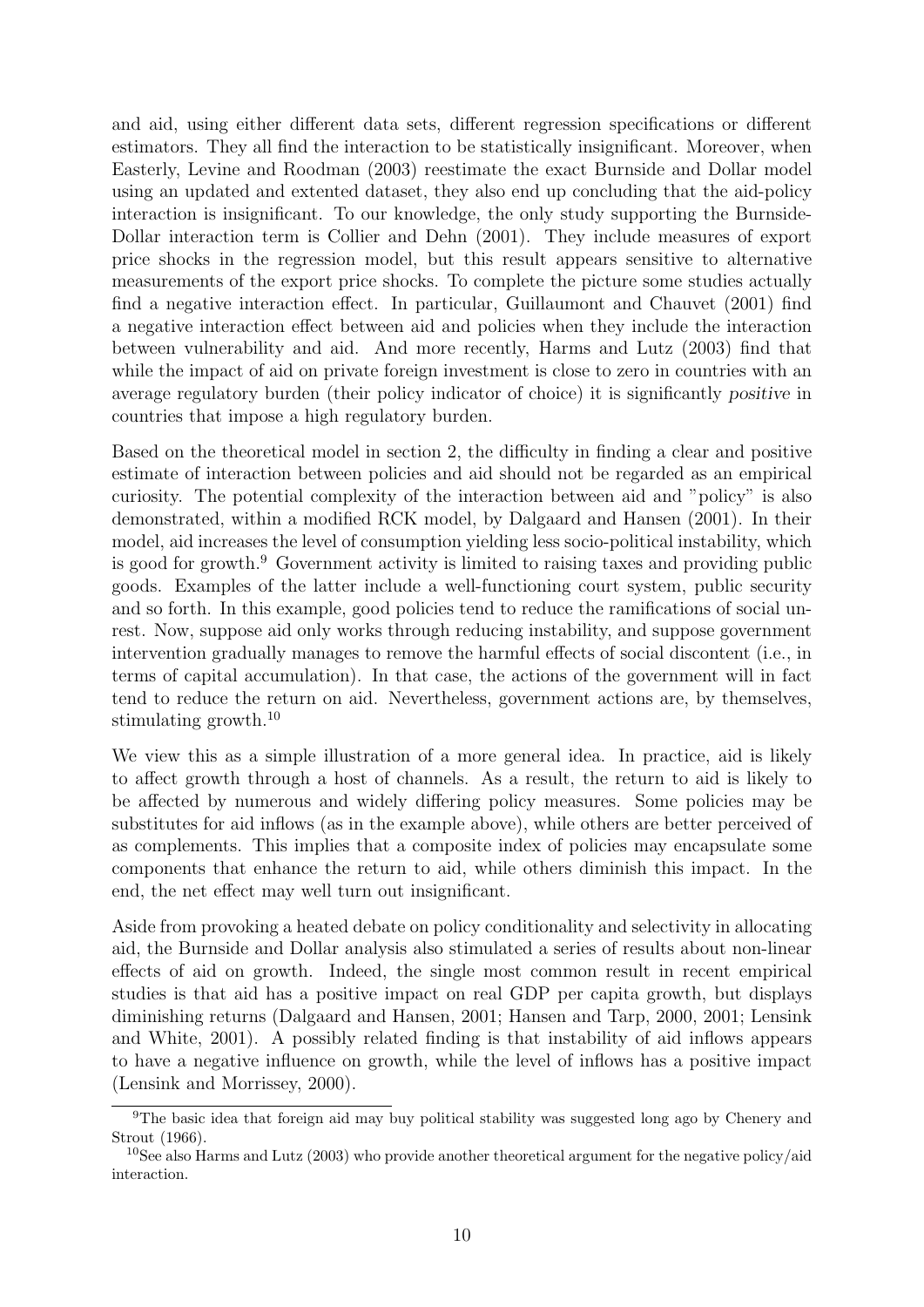Regression (3) in Table 1 illustrates the diminishing returns result as it was given in Dalgaard and Hansen (2001, Table 4, regression (8)). We have chosen to present this result because it is based on exactly the same data as the Burnside and Dollar regressions. The main difference is that Dalgaard and Hansen use 2SLS with a different set of instruments compared to the 2SLS regressions in Burnside and Dollar  $(2000)^{11}$  As seen, the regression indicates that there are diminishing returns to aid, as the variable 'aid squared' enters with a significant, negative parameter. Importantly, the study by Dalgaard and Hansen performs a general-to-specific test which ultimately lend unique support to the "diminishing returns" specification.

Finally, we take a first pass at assessing the importance of (non-political) structural charactaristics on aid effectiveness. Specifically, this is done by adding the fraction of land in the tropics and the product of this variable and aid. The motivation for using this climate-related variable should be clear from the work of Bloom and Sachs (1998), Gallup, Sachs and Mellinger (1999) and Sachs (2001,2003) who all show that geography, in the form of tropical land area, tropical diseases (malaria) or landlockedness, significantly influences growth in GDP per capita from 1965 to 1990. From this one may infer that climatic variables appear to represent structural charactaristic with direct bearing on the growth process. Still, an alternative view is that "geography" rather proxies for other (endogenous, but low frequency) structural charactarics. As already mentioned, Acemoglu et al. (2001) offer an alternative explanation by relating geography to the nature of institutions created by European settlers and Easterly and Levine (2003) find evidence that the geographic endowments affect development only through institutions. Thus, although the precise channels through which geography impacts on growth are currently an area of debate, the exogeneity of tropical land area would appear unquestionable over the time horizon in question in the aid effectiveness and allocation debate.

Regressions (4) and (5) thus augment the Burnside-Dollar models by the above mentioned variables: The fraction of land in the tropics and an interaction term involving aid. The result is that the much discussed interaction between aid and policy once more becomes statistically insignificant, while aid and the interaction between aid and the fraction of land in the tropics are both highly significant. Aid has a strong positive impact on growth outside the tropical region, while the impact is much smaller in the tropics. In regression (6) we test the Dalgaard-Hansen specification. When we add the interaction between aid and the fraction of land in the tropical region in regression (6), the squared term becomes only marginally significant while the interaction between aid and the tropics is, once again, highly significant.<sup>12</sup>

In sum, when we augment two of the competing models of aid effectiveness by a climate dependent impact of aid there is a statistical preference for the climate related specification. This result may, of course, be due to some form of misspecification of the model. The problem that first comes to mind is the possible endogeneity, not only of aid, but also of policies and institutions.

<sup>11</sup>We discuss endogeneity of aid and policies in detail below.

<sup>&</sup>lt;sup>12</sup>In addition to the results shown in Table 1 we have also tested the significance of the climate related interaction in the full model, including both the aid policy interations and aid squared using different estimators (OLS, and robust regression) and with varying samples (including and excluding outliers in the regressor space). The results are that the climate related interaction is significant while the policy interactions and the squared aid term are insignificant.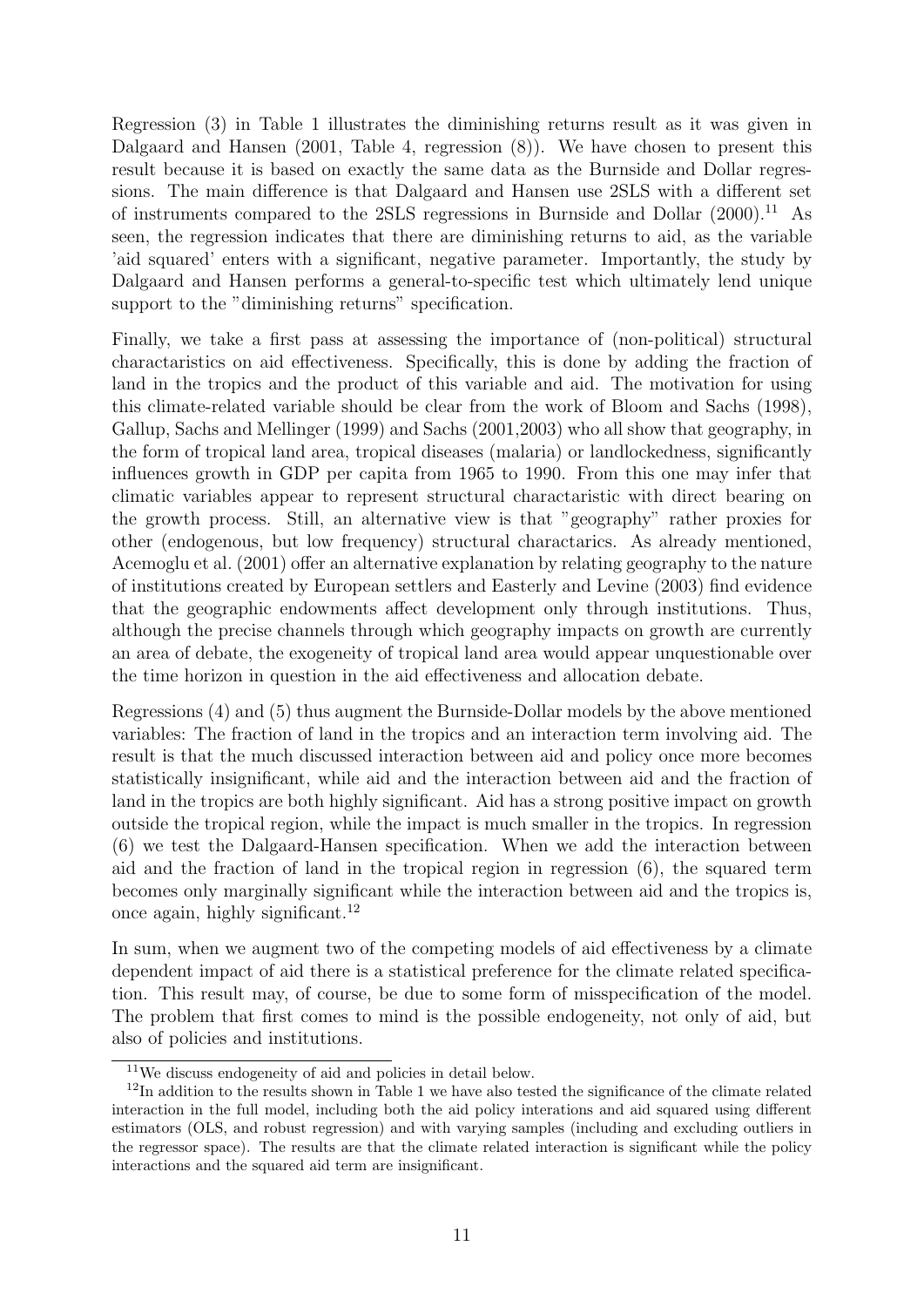#### 3.1 Endogeniety and aid regressions

Endogeneity of aid in the growth regression has been recognized and discussed at least since Papanek (1972), and almost all of the recent aid effectiveness studies test for biases in the estimated parameters resulting from endogeneity of aid. Most studies accept the null of valid inference form OLS regressions, with Dalgaard and Hansen (2001) as the exception.<sup>13</sup> The recent debate about the growth impact of institutions has added policies and institutions to the list of (potentially) endogenous regressors.

One may wonder whether the endogeniety of aid, in practice, is much of a problem. If aid allocations are based on past income levels, which may not be good predictors of future growth in poor places, it seems likely that the (classical) endogeniety of aid to growth possibly is a relatively minor problem. However, there is another reason why it is important to treat aid as an endogenous regressor in any cross-country study: Once time-averages are employed for aid and growth, the two will be jointly endogenous.

To see this, consider a simple stylized system of equations for growth,  $q$ , aid,  $a$ , and policies,  $p$ , based on annual observations where subscript i indexes countries and t indexes time.

$$
g_{it} = \mathbf{z}_{1i}\alpha_1 + \mathbf{x}_{1it}\beta_1(L) - \theta_{11}y_{it-1} + \theta_{12}(L)a_{it} + \theta_{13}(L)p_{it} + \varepsilon_{it}^g,
$$
(6a)

$$
a_{it} = \mathbf{z}_{2i}\alpha_2 + \mathbf{x}_{2it}\beta_2(L) - \theta_{21}y_{it-1} + \theta_{23}(L)p_{it} + \varepsilon_{it}^a,
$$
\n(6b)

$$
p_{it} = \mathbf{z}_{3i}\alpha_3 + \mathbf{x}_{3it}\beta_3(L) + \theta_{31}y_{it-1} + \theta_{32}(L)a_{it} + \varepsilon_{it}^p,
$$
\n(6c)

The three equations include  $1 \times Q_j$  vectors of time invariant controls,  $\mathbf{z}_{ji}$  and  $1 \times K_j$ vectors time varying controls,  $\mathbf{x}_{ijt}$ ,  $j = 1, 2, 3$ . Some of the controls may be common to all equations, but we assume that the system is identified. The time varying controls are assumed to have a finite distributed lag impact on the response variables. This is indicated by the use of  $m_j$ 'th-order lag polynomials,  $\mathcal{B}_j(L)$ ,  $j = 1, 2, 3$ , where L is the lag operator such that, say,  $\mathbf{x}_{jit} \boldsymbol{\beta}_j(L) = \sum_{s=0}^{m_j} \mathbf{x}_{jit-s} \boldsymbol{\beta}_{j,s}$ .

Equation (6a) is the growth equation, where  $g_{it}$  is the annual growth rate in GDP per capita. The vector  $z_i$  contains slow moving variables such as climate, ethno-linguistic fractionalization etc, whereas  $x_{it}$  contains more volatile variables, like M2/GDP. In equation (6a) we emphasize the impact of initial GDP per capita (in logs),  $y_{it-1}$ , aid,  $a_{it}$ , and "policies",  $p_{it}$  (which for simplicity is modeled as a single variable). Interaction terms are not introduced explicitly in the equation, as this is not essential for our discussion of endogeneity issues.

Equation (6b) is a model of aid allocation. The vectors of control variables  $z_{2i}$  and  $\mathbf{x}_{2it}$  capture, respectively, historical and political factors, such as colonial past, support in UN voting, and indicators of recipient needs like infant mortality and educational attainment. These indicators and factors have been stressed in many aid allocation studies. As in the growth equation we single out the possible impact of per capita income and policies, although the impact of both may be zero. However, the vast majority of the recent aid allocation studies have found a significant negative impact of lagged income on

<sup>13</sup>However, all of the studies test for endogeneity of aid using some version of the Durbin-Wu-Hausman test under the maintained assumption of conditional homoskedasticity. The problem is that the limiting distributions of these tests are not always as we expect if there is conditional heteroskedasticity in the errors.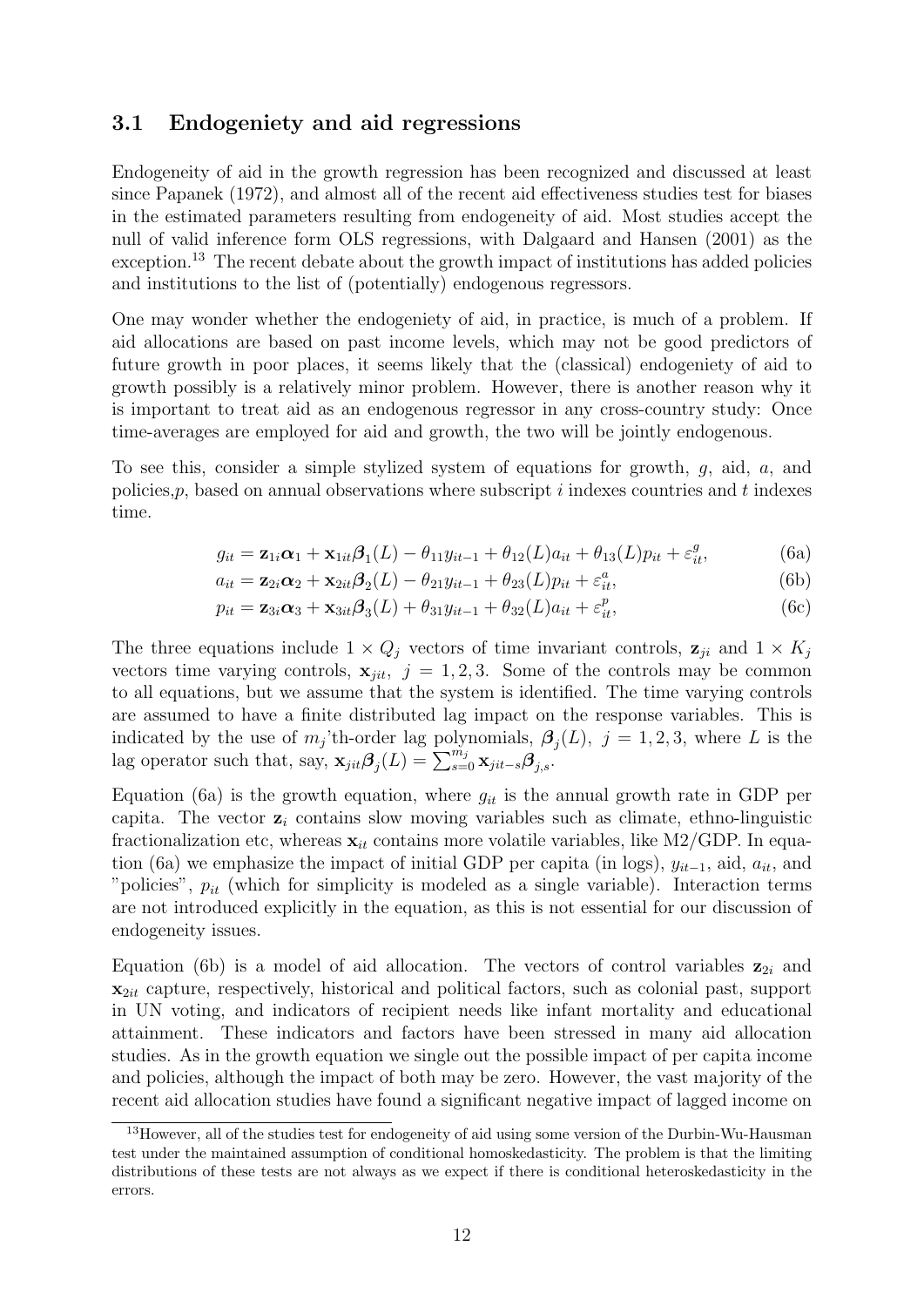aid commitments and disbursements, in accordance with the overriding goal of poverty alleviation. (See e.g., Dudley and Montemarquette, 1976; Trumbull and Wall, 1994; Alesina and Dollar, 2000; and in particular Berthélemy and Tichit, 2002 for a recent, detailed analysis).

The third equation (6c) is the equation for policy. The purpose of including a policy equation is first of all to show that aid and policy may be jointly endogenous even if they have no direct influence on each other  $(\theta_{23}(L) = \theta_{32}(L) = 0)$  and, second, to illustrate how we take into account that policy may depend on institutions. Hence, the important aspects of the equation for policy are the possible impacts of the level of income and of institutons.

Notice that the system is formulated such that, if the three error terms,  $\varepsilon_{it}^g$ ,  $\varepsilon_{it}^a$  and  $\varepsilon_{it}^p$ , are uncorrelated with the regressors and with each other, then the parameters of the growth regression can be consistently estimated using ordinary least squares. In other words, if  $cov(\varepsilon_{it}^g, \varepsilon_{it}^a) = 0$ , there is no classical endogeneity problem. The identifying assumption is the recursive structure of the system, *i.e.*, that aid allocation and policy reacts on past income.

However cross-country growth regressions, as the ones in Table 1, are based on timeaveraged data. In Appendix B it is shown that the three equations in (6), when averaged over  $T$  years, can be stated in the following way:

$$
g_{i\tau} = \mathbf{z}_{1i}\alpha_1\psi + \mathbf{x}_{1i\tau}\beta_1\psi - \theta_{11}\psi y_{i0} + \theta_{12}\psi a_{i\tau} + \theta_{13}\psi p_{i\tau} + \psi \varepsilon_{i\tau}^g + \nu_{i\tau}^g, \tag{7a}
$$

$$
a_{i\tau} = \mathbf{z}_{2i}\alpha_2 + \mathbf{x}_{2i\tau}\beta_2 - \theta_{21}\frac{1}{2}(T-1)g_{i\tau} - \theta_{21}y_{i0} + \theta_{23}p_{i\tau} + \varepsilon_{i\tau}^a + \nu_{i\tau}^a, \tag{7b}
$$

$$
p_{i\tau} = \mathbf{z}_{3i}\alpha_3 + \mathbf{x}_{3i\tau}\beta_3 + \theta_{31}\frac{1}{2}(T-1)g_{i\tau} + \theta_{31}y_{i0} + \theta_{32}a_{i\tau} + \varepsilon_{it}^p + \nu_{i\tau}^p, \tag{7c}
$$

In this system all variables are averages over T years,  $j_{i\tau} = \frac{1}{7}$  $\frac{1}{T}\sum_{t=1}^T j_{it}, j = g, \mathbf{x}_k, a, p, \varepsilon_{it}^g, \varepsilon_{it}^a, \varepsilon_{it}^p$ it for each country, except for  $y_{i0}$ , which is initial GDP per capita.

The parameters in (7) are long run parameters in the sense that they are the sums of the distributed lag parameters, say,  $\hat{\beta}_j = \sum_{s=0}^{m_j} \hat{\beta}_{j,s} \equiv \hat{\beta}_j(1)$ , and  $\hat{\theta}_{jn} = \hat{\theta}_{jn}(1), j = 1, 2, 3$ and  $n = 2, 3$ . In addition, there is a common factor in the growth equation (7a),  $\psi =$ 1 T  $1-(1-\theta_{11})^T$  $\frac{(-\theta_{11})^2}{\theta_{11}}$ , which is the conditional correlation between  $y_{iT}$  and  $y_{i0}$  divided by T to get the impact on the annual growth rate.

Moreover, the system has three new variables  $\nu_{i\tau}^g$ ,  $\nu_{i\tau}^a$  and  $\nu_{i\tau}^p$ . These variables are timeaggregation errors given explicitly in Appendix B. Here we just note that the aggregation errors are in all likelihood heteroskedastic with a (possibly small) moving average component.

In the time averaged system (7) aid and policy both depend on the average rate of growth in GDP per capita even though they are predetermined in the original system. This dependency arises in all time-averaged growth regressions in which the regressor depends on past levels of income, as long as the dependency is within the period over which we average.<sup>14</sup> In other words, we should expect aid and policies to be endogenous regressors in Table 1 if aid allocations and policies depend on real per capita income lagged somewhere between one and three years.

The time-averaged system also show that it is difficult to test for endogeneity of aid

<sup>&</sup>lt;sup>14</sup>Notice that the convergence parameter,  $\theta_{11}$ , is irrelevant for this result.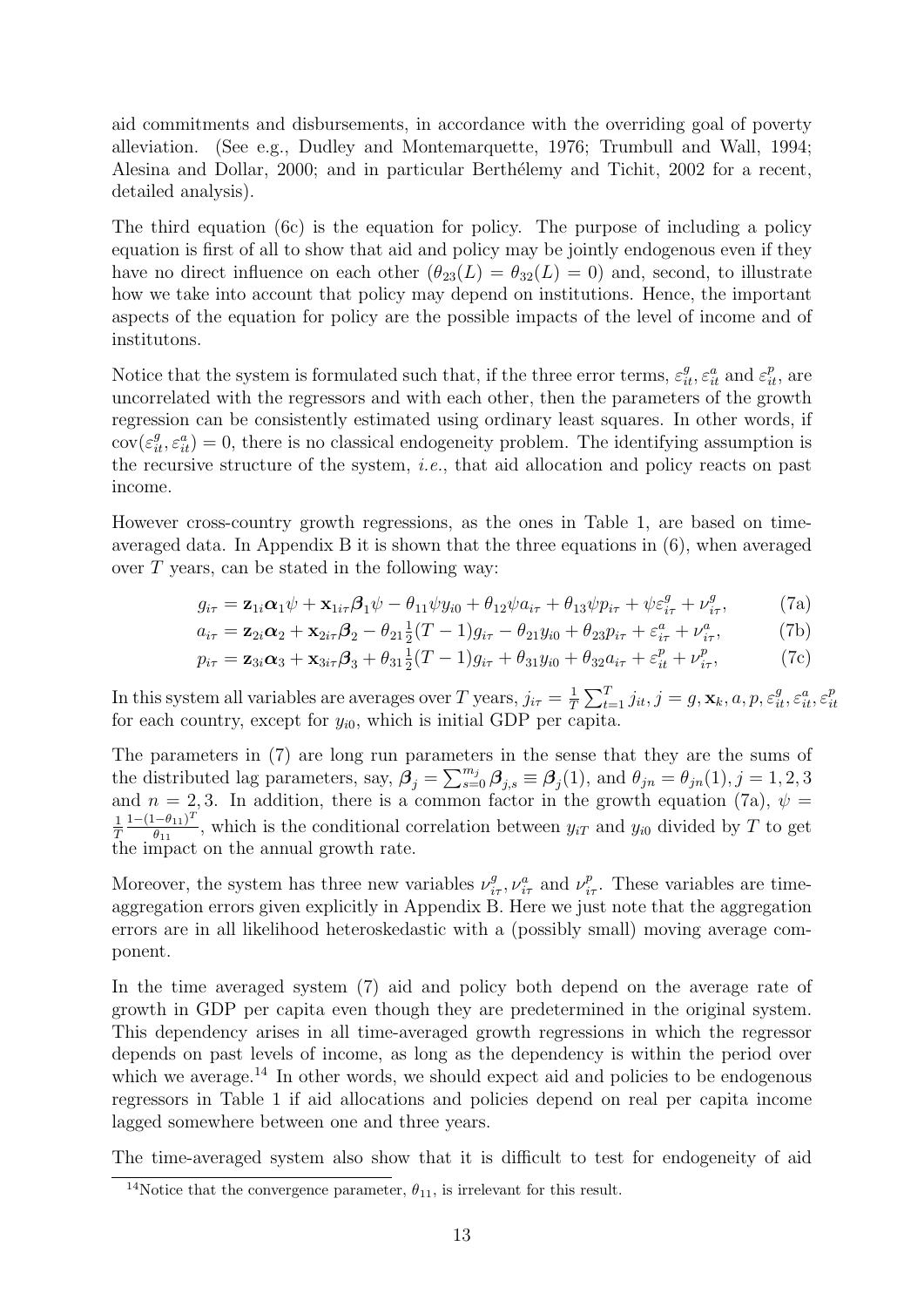and policies because of the time-aggregation error  $\nu_{i\tau}^{g}$ . The error shows that all time varying regressors (*i.e.*, both  $\mathbf{x}_{1i\tau}$ ,  $a_{i\tau}$ , and  $p_{i\tau}$ ) are potentially correlated with the error term. Unfortunately we cannot compute the magnitude of the bias without specifying the dynamics of all variables in the system. All that can be said is that the aggregation bias is decreasing in T. This means that in the aid-growth regressions there is a trade-off between long averages that minimize the aggregation bias and short averages that minimize the endogeneity bias. Whether four year averages strikes a good balance is quite unknown, and seems difficult to quantify. Yet, it is important to be aware of the problem as tests of endogeneity of aid and policies have been based on the maintained assumption that the time-varying controls are not (closely) correlated with the aggregation error.

Turning to the problem of finding instruments for aid, the allocation literature provides many good candidates. Unfortunately most of the recipient needs variables, such as infant mortality, are in all likelihood correlated with either growth and/or the level of income and hence not valid as instruments. At first sight, this seems to only leave the historical and political factors, that may not be particularly helpful in the description of total aid inflows to a specific country, as a single aid recipient has many donors. However, the reduced form relation for aid shows that lagged observations of aid are highly correlated with aid in the presence of time invariant factors. The reduced form is

$$
a_{i\tau} = \mathbf{z}_i \boldsymbol{\pi}_{21} + \mathbf{x}_{i\tau} \boldsymbol{\pi}_{22} - \boldsymbol{\pi}_{23} y_{i0} + e_{i\tau}, \tag{8}
$$

where  $\mathbf{z}_i = [\mathbf{z}_{1i}, \mathbf{z}_{2i}, \mathbf{z}_{3i}], \mathbf{x}_{i\tau} = [\mathbf{x}_{1i\tau}, \mathbf{x}_{2i\tau}, \mathbf{x}_{3i\tau}]$  and  $\pi_{21}, \pi_{22}$  and  $\pi_{23}$  are the vectors of reduced form parameters. Lagging equation  $(8)$  one period and substituting for  $z_i$  we obtain

$$
a_{i\tau} = a_{i\tau - 1} + \Delta \mathbf{x}_{i\tau} \boldsymbol{\pi}_{22} - \pi_{23} \Delta y_{i0} + \Delta e_{i\tau}.
$$
\n
$$
(9)
$$

As not all controls can be included in the reduced form, and because of the correlation between the regressors and the error, we cannot expect to estimate a coefficent of unity on lagged aid. However the reduced form shows that we should expect a high correlation between past and present aid.

To illustrate the gain from including lagged aid as an instrument in the growth regressions we have estimated the reduced form for aid based on the choice of variables in Burnside and Dollar (2000), and subsequently added lagged aid to this regression. We estimate the reduced forms using two data sets; the original Burnside-Dollar data (BD), and the updated data set compiled by Easterly, Levine and Roodman (2003) (ELR). The updated data set includes the same variables and has the same basic structure as the original BD data but the country coverage is larger and the data set includes the recent perod 1994-97.

Burnside and Dollar (2000, Tables 1 and 8) single out a few variables such as country and regional indicators (Egypt, Franc Zone countries and Central America), arms imports relative to total imports and the size of the population.<sup>15</sup> As seen from Table 2, regressions (1) and (2), the regional indicators are not particularly helpful in explaining the aid allocation across countries. In fact, only one variable, the size of the population, appears to identify aid allocations. Moreover the F-statistics of instrument relevance in regressions (1) and (2) indicate that the chosen set is on the border of being weak instruments. In particular it is worth noticing that the F-statistic is actually decreasing when we add

<sup>15</sup>Larger countries receive relatively less aid per capita and as a fraction of GDP; this is termed "the small country bias" in the allocation literature.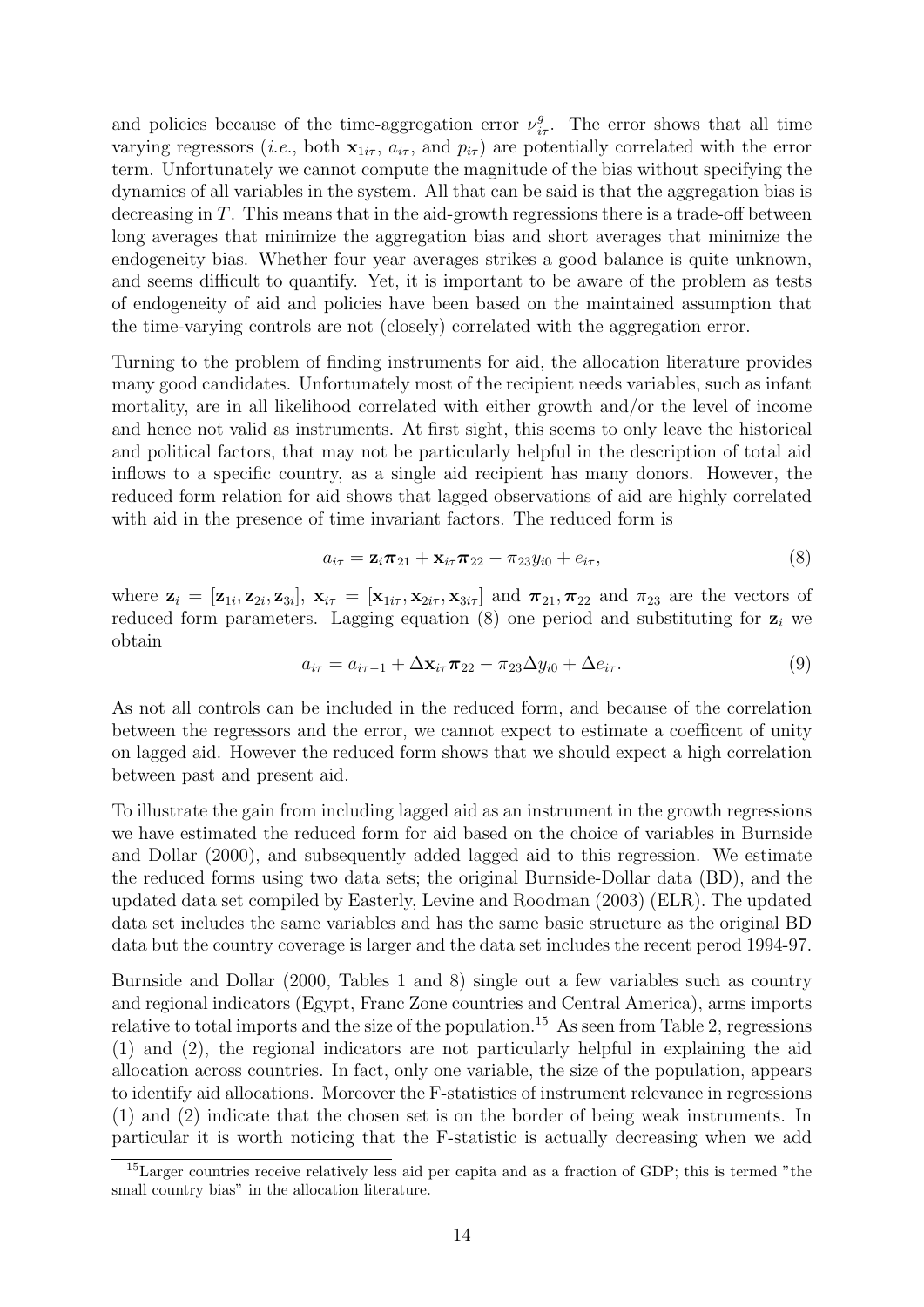|                                        | (1)              | (2)                  | (3)       | (4)       |
|----------------------------------------|------------------|----------------------|-----------|-----------|
| Data set                               | BD               | $\operatorname{ELR}$ | BD        | ELR       |
| Real GDP per capita (log)              | $-1.81***$       | $-1.37***$           | $-0.72**$ | $-0.50**$ |
|                                        | (8.35)           | (5.54)               | (3.34)    | (3.25)    |
| Ethnic fract.                          | $-0.02$          | $-0.66$              | $-0.08$   | $-0.16$   |
|                                        | (0.06)           | (1.06)               | (0.32)    | (0.74)    |
| Assissanations                         | $0.19*$          | 0.15                 | $0.13*$   | $0.19*$   |
|                                        | (1.79)           | (1.40)               | (1.77)    | (1.72)    |
| Assassinations x Ethnic fract.         | $-0.34***$       | $-0.18$              | $-0.24*$  | $-0.31$   |
|                                        | (2.00)           | (0.84)               | (1.93)    | (1.62)    |
| Institutional quality                  | 0.16             | 0.02                 | 0.001     | $0.02\,$  |
|                                        | (1.44)           | (0.27)               | (0.01)    | (0.54)    |
| $M2/GDP$ , lagged                      | $0.02\,$         | $0.02\,$             | $0.02\,$  | $-0.002$  |
|                                        | (1.11)           | $(1.73)^*$           | (0.80)    | (0.51)    |
| Sub-Saharan Africa                     | $0.49*$          | 0.09                 | $-0.03$   | 0.14      |
|                                        | (1.73)           | (0.20)               | (0.14)    | (0.68)    |
| East Asia                              | 0.11             | 0.25                 | $0.16\,$  | $0.31***$ |
|                                        | (0.43)           | (0.86)               | (0.80)    | (2.55)    |
| Policy index <sup><math>a</math></sup> | $-0.05$          | $-0.04*$             | $-0.09$   | $-0.04**$ |
|                                        | (0.48)           | (1.76)               | (1.09)    | (2.98)    |
| Population (log)                       | $-0.69**$        | $-0.62**$            | $-0.28**$ | $-0.26**$ |
|                                        | (6.10)           | (5.07)               | (3.42)    | (3.52)    |
| Arms imports (lagged)                  | 0.02             | 0.02                 | 0.01      | $2.01***$ |
|                                        | (1.34)           | $(1.84)^*$           | (1.33)    | (2.12)    |
| Egypt                                  | 0.62             | $-0.47$              | $-0.41$   | $-0.15$   |
|                                        | (0.83)           | (0.58)               | (0.46)    | (0.66)    |
| Franc Zone countries                   | 0.11             | 0.30                 | $-0.18$   | 0.08      |
|                                        | (0.25)           | (0.72)               | (0.55)    | (0.35)    |
| Central America                        | 0.01             | $-0.47$              | $-0.02$   | $-0.11$   |
|                                        | (0.05)           | (1.06)               | (0.08)    | (0.55)    |
| Lagged aid                             |                  |                      | $0.83**$  | $0.69**$  |
|                                        |                  |                      | (7.31)    | (7.88)    |
| Observations                           | $\overline{236}$ | 318                  | 236       | 318       |
| Countries                              | 54               | 62                   | 54        | 62        |
| R-squared                              | 0.64             | 0.49                 | 0.82      | 0.78      |
| F-test of instruments                  | 11.76            | 7.70                 | 23.72     | 31.49     |

Table 2: Reduced form aid regressions

Note: The dependent variable is aid as percentage of GDP. All regressions include time dummies. Heteroskedasticity and autocorrelation robust t-statistics in parentheses. \* Significant at 10%; \*\* significant at 5%.  $\alpha$  The weights forming the policy index are  $(6.85, -1.4, 2.16)$  in regressions  $(1)$  and  $(3)$  and  $(1.26, -1.91, 2.47)$  in regressions  $(2)$  and  $(4)$ .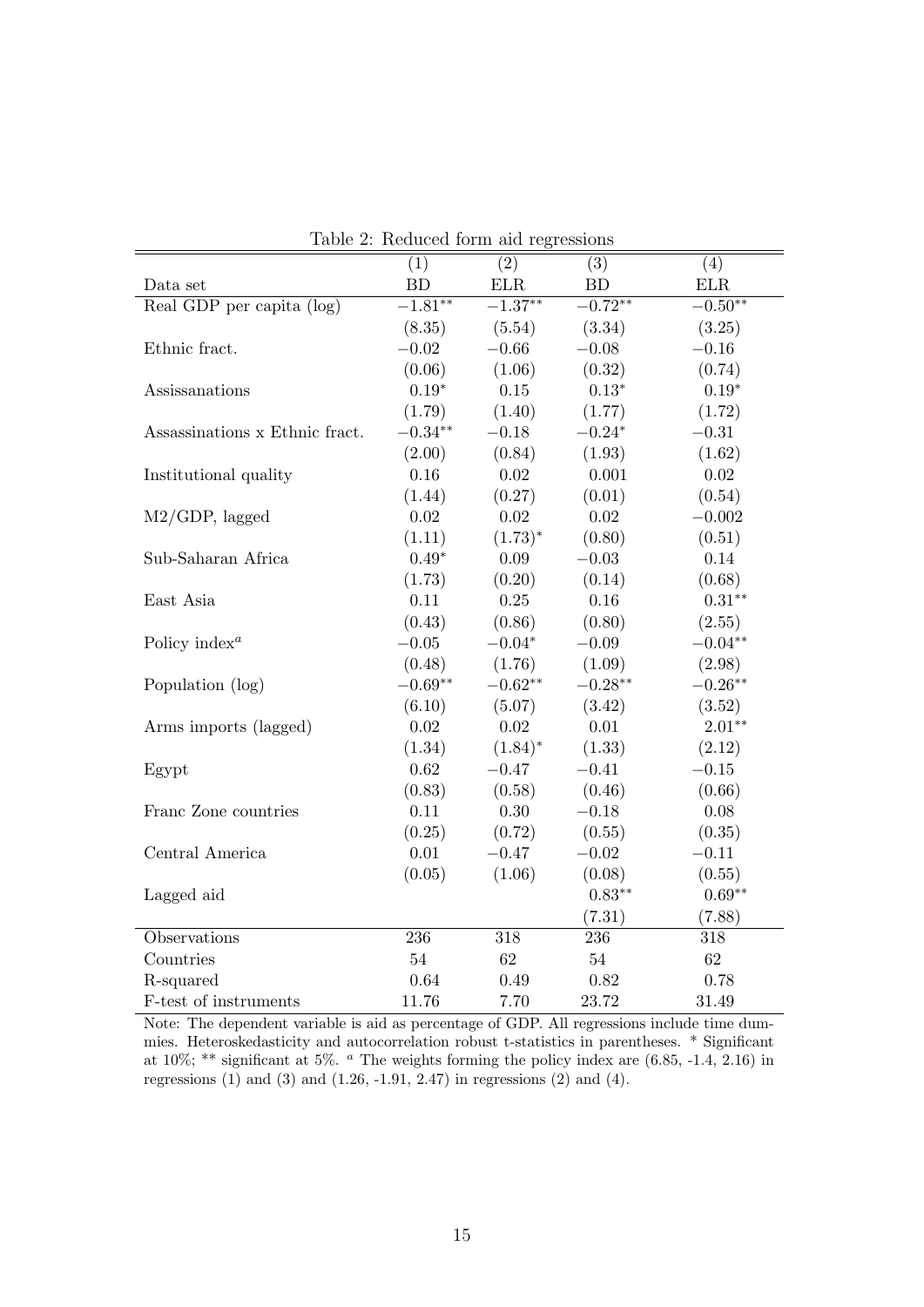more data, and below ten in regression (2). In regressions (3) and (4) we add lagged aid and, as expected from the arguments given above, this improves the fit substantially. Moreover, the F-statistic of instrument relevance is now far above ten and increasing when we add more data.

One last thing to note about the reduced forms in Table 2 is that aid allocations respond to lagged income. This underlines the importance of modelling aid as an endogenous regressor.

Obviously, lagged aid is not a valid instrument if it is correlated with the time-average error,  $\nu_{i\tau}^{g}$ . Therefore it is important to test for the validity of these instruments (and by implication for serial correlation in the errors). In the 2SLS regressions in Table 1 we specifically test for endogeneity of the lagged aid instruments and, as seen, using the difference-in-criterion function test (or diff-Sargan test), which is robust to heteroskedasticity we cannot reject the hypothesis that the lagged aid instruments are uncorrelated with the errors.

The next issue which needs to be adressed is the possible endogeneity of institutions, and the consequences this might have on the identification of the impact of aid on growth.

As is well known, there has been an extensive and innovative search for good instruments for instiutions. However, in the present study we are not particularly interested in the impact of institutions on long run growth. Our primary objective is to ensure that the results with respect to the impact of aid on growth are not driven by endogenous differences in institutions. Therefore, instead of using instruments for the historically determined component of institutions–as it is termed by Acemoglu et al. (2003) –we simply "remove" this effect by first differencing the growth equation (7a). Hence, in addition to standard pooled panel GMM-regressions with endogenous aid and policies we will also look at panel GMM-regressions of first differences. The estimator by Arellano and Bond (1991), often denoted DIF-GMM, and the estimator proposed by Blundell and Bond (1996), denoted SYS-GMM, are both frequently used to estimate dynamic panel data models with unobserved heterogeneity. In the present setting they are ideal choices for eliminating the impact of time invariant (and slowly changing) institutions while at the same time accounting for possible endogeneity of aid and policies. In essence, we identify the impact of aid and policies by negation: eventhough we do not formulate structural models for aid and policies, we do know that the estimated impact in the differenced growth model is not driven by cross-country variation in institutions.

Turning to the empirical results, Table 3 reports a number of growth regressions in which we pursue the hypothesis that aid's impact is a function of climate related differences across countries.<sup>16</sup> The results in Table 3 are based on the updated and extended data set computed by Easterly et al. (2003). The regressions cover up to 65 countries and 6 periods (1974-77 to 1994-97) using data in the period 1970-73 as instruments in the GMM-regressions (2)-(6). In contrast to the regressions in Table 1 we have excluded the measures of political instability (ethnic fractionalization and assassinations), furthermore we include the three policy measures; budget surplus, inflation and trade openness, individually instead of a policy index.

Moving from left to right in Table 3 we look at the robustness of aid impact when we let

<sup>&</sup>lt;sup>16</sup>The regressions in Table 3 were carried out using DPD for Ox. See Doornik et al. (2001).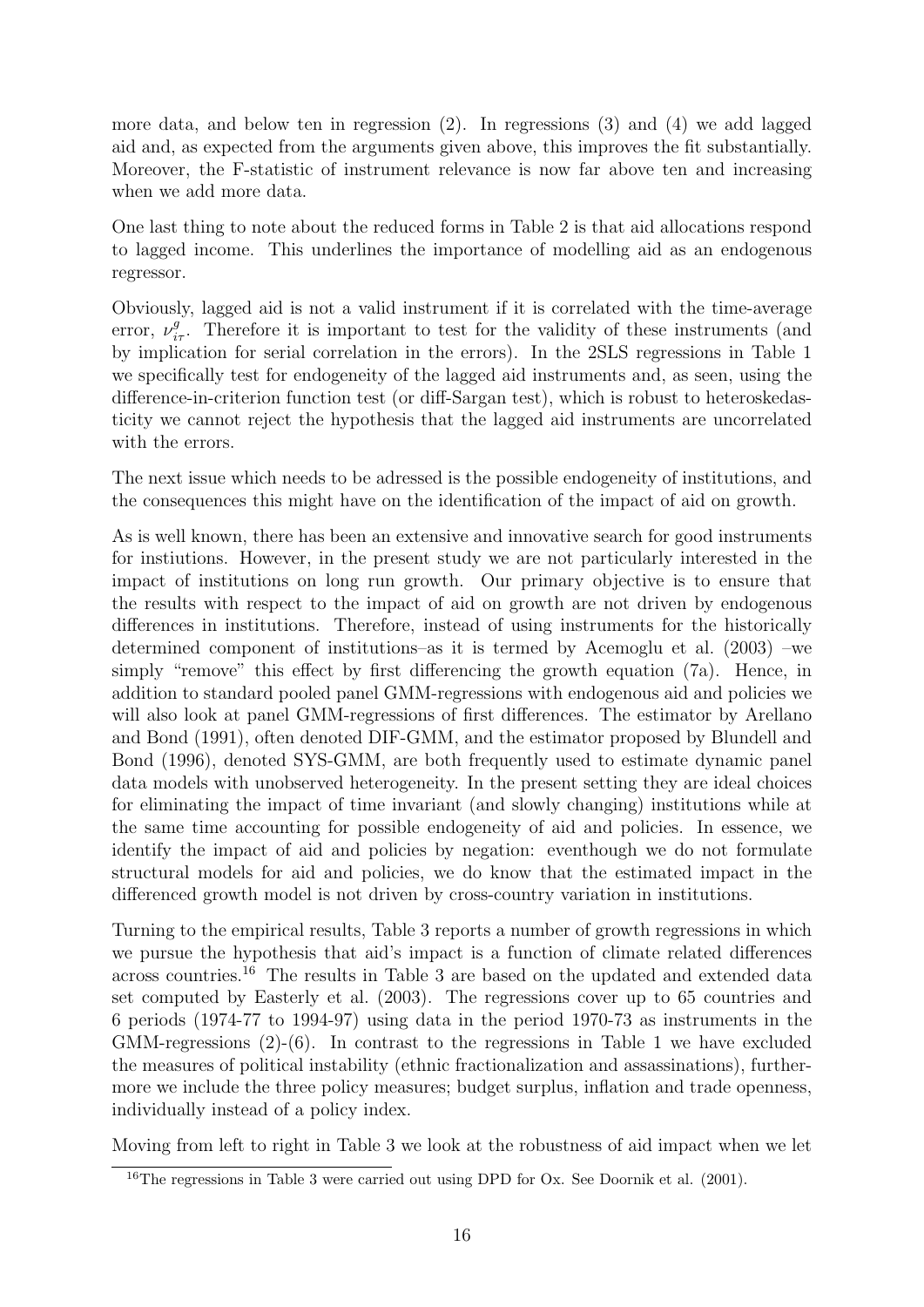| Lable 9. Trocosing the impact of endogeneity of any poncles and motivations |            |            |            |           |            |
|-----------------------------------------------------------------------------|------------|------------|------------|-----------|------------|
|                                                                             | (1)        | (2)        | (3)        | (4)       | (5)        |
| Estimation method                                                           | <b>OLS</b> | <b>GMM</b> | <b>GMM</b> | GMM-DIF   | GMM-SYS    |
| Initial GDP per capita (log)                                                | $-0.68***$ | $-0.82**$  | $-0.80**$  | $-2.62$   | $-0.93$    |
|                                                                             | (1.99)     | (2.22)     | (2.04)     | (1.42)    | (1.07)     |
| Institutional quality                                                       | $0.43***$  | $0.47**$   | $0.51***$  |           |            |
|                                                                             | (3.32)     | (3.67)     | (3.68)     |           |            |
| Sub-Saharan Africa                                                          | $-1.07*$   | $-1.65***$ | $-1.03**$  |           |            |
|                                                                             | (1.87)     | (3.38)     | (1.97)     |           |            |
| East Asia                                                                   | $2.69**$   | $2.49**$   | $2.41**$   |           |            |
|                                                                             | (3.85)     | (3.78)     | (3.44)     |           |            |
| Fraction of land in tropics                                                 | $-1.31***$ | $-1.67**$  | $-1.73**$  |           |            |
|                                                                             | (3.02)     | (3.74)     | (3.96)     |           |            |
| Budget surplus                                                              | 0.08       | 0.08       | 0.03       | 0.14      | 0.13       |
|                                                                             | (1.28)     | (1.33)     | (0.31)     | (1.18)    | (1.30)     |
| Inflation                                                                   | $-1.97**$  | $-2.09**$  | $-1.24**$  | $-2.25$   | $-1.54$    |
|                                                                             | (3.44)     | (3.97)     | (2.32)     | (1.53)    | (1.34)     |
| Sachs-Warner openness                                                       | 0.45       | 0.48       | $1.09*$    | $-1.07$   | 0.21       |
|                                                                             | (0.85)     | (1.07)     | (1.72)     | (0.67)    | (0.14)     |
| Aid                                                                         | $0.60**$   | $0.34***$  | $0.33**$   | $1.31***$ | $0.87**$   |
|                                                                             | (4.70)     | (3.27)     | (2.66)     | (8.99)    | (4.86)     |
| Aid x fract. of land in tropics                                             | $-0.77**$  | $-0.48**$  | $-0.50**$  | $-2.01**$ | $-1.52**$  |
|                                                                             | (3.10)     | (2.40)     | (2.51)     | (3.65)    | (3.89)     |
|                                                                             |            |            |            |           |            |
| Impact of aid in the tropics                                                | $-0.17$    | $-0.13$    | $-0.17$    | $-0.70$   | $-0.65***$ |
|                                                                             | (1.37)     | (1.03)     | (1.30)     | (1.45)    | (1.98)     |
| Test of residual autocorrelation                                            |            |            |            |           |            |
| First order                                                                 | 0.48       | 0.44       | 0.50       | $-3.19**$ | $-3.11**$  |
|                                                                             | [0.63]     | [0.66]     | [0.62]     | [0.00]    | [0.00]     |
| Second order                                                                | 1.56       | 1.39       | 1.31       | 1.30      | 1.30       |
|                                                                             | [0.12]     | [0.16]     | [0.19]     | [0.20]    | [0.19]     |
| Hansen J-test (p-value)                                                     |            | 0.13       | 0.48       | 1.00      | $1.00\,$   |
| Partial $R^2$ in the first stage regressions                                |            |            |            |           |            |
| Aid                                                                         |            | $0.72\,$   | $\,0.62\,$ |           |            |
| Aid x fract. of land in tropics                                             |            | 0.71       | 0.68       |           |            |
| Budget surplus                                                              |            |            | 0.26       |           |            |
| Inflation                                                                   |            |            | 0.43       |           |            |
| Sachs-Warner openness                                                       |            |            | 0.48       |           |            |
| Observations                                                                | 332        | 316        | 303        | 306       | 361        |
| Countries                                                                   | 65         | 65         | 63         | 63        | 63         |
| Root MSE                                                                    | $3.02\,$   | $3.03\,$   | 3.04       | $3.06\,$  | $3.20\,$   |

Table 3: Assessing the impact of endogeneity of aid, policies and institutions

Notes: The dependent variable is real per capita GDP growth. All regressions include time dummies. Robust t-statistics in parentheses. The t-statistics in regressions (4) and (5)are based on small sample corrected covariance estimates; see Windmeijer (2000). Instruments in regression (2): Aid, aid squared, aid x inflation and aid x openness, aid x fraction of land in tropics, M2/GDP, all lagged one period, and log(population). In regression (3) the instruments Budget surplus, inflation and openness, all lagged one period, are added. Regression (4) adds all possible lags of real per capita GDP growth and initial GDP per capita, and include all available lags of the instruments used in regressions (3) and (4). \* significant at  $10\%$ ; \*\* significant at 5%.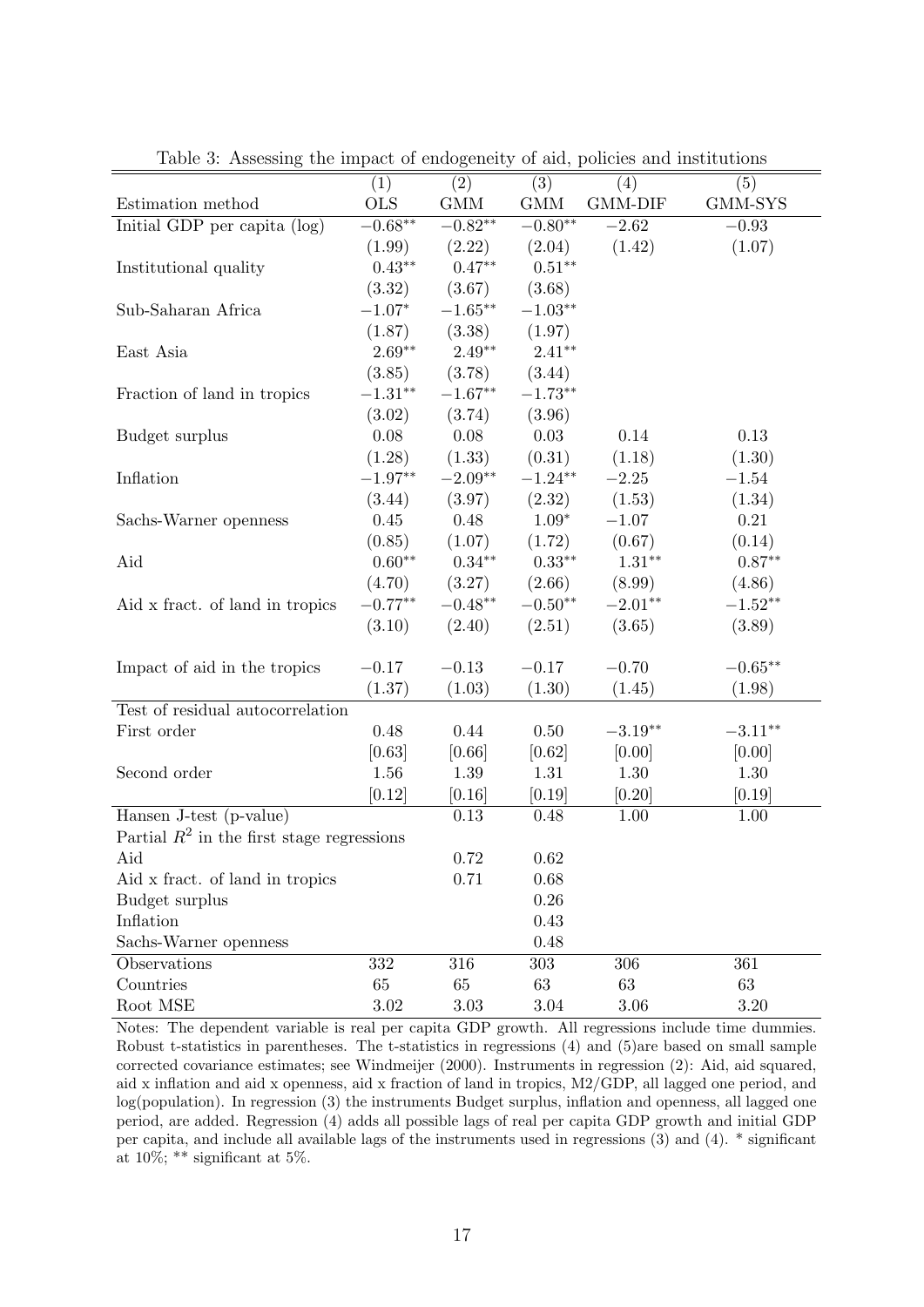more and more regressors be endogenous. In essence we "gain" robustness in terms of consistency while we "sacrifice" efficiency in terms of increasing parameter variances.

Starting with regression (1) we find, using pooled OLS, that aid has a positive impact on growth. Across countries the impact is smaller in countries with large fractions of land in the tropics. This result is the same as in Table 1, although the estimated impact is somewhat smaller using the updated data set. In regression (2) we use instruments for aid to assess the possible bias in regression (1). There is a fairly large drop in the estimated impact of aid but the impact is still highly significant (outside the tropics). Moving to regression (3) we add the three policy measures to the list of endogenous regressors, using the lagged values as instruments. This change has virtually no influence on the estimated impact of aid.

In regressions (4) and (5) we remove the impact of institutions and other time invariant factors by differencing. We apply the "standard" set-up for the two GMM-estimators, i.e., we use all possible lagged levels of growth and of the regressors as instruments. Endogenous regressors are lagged at least twice while predetermined regressors are lagged at least once.

Removing the impact of time invariant factors has a rather large influence on the estimated impact of aid compared to the first three regressions. Outside the tropics a one percentage point increase in the aid/GDP ratio leads to an increase in the growth rate in the neighbourhood of one percentage point. In the tropics the result is unchanged compared to the level regressions; the estimated impact is not significantly different from zero.

As the finite sample bias in GMM-parameter estimates is increasing in the number of moment conditions we experimented with the number of instruments in regressions (4) and (5). While there are some changes in the results, the estimated impact of aid is unchanged when we limit the use of instrument lags and the impact is also robust to inclusion of the measures of political instability.<sup>17</sup>

The overriding result of the regressions is a surprising constancy of the impact of aid on growth and of the statistical significance of the impact. For comparison one could look at the estimated impact of the policy measures that are either insignificant throughout (the budget surplus) or changing from statistically significant in the level regressions  $(1)-(3)$ , to insignificant in the difference regressions (4) and (5) (inflation). Moreover, when the regressions are based on the original Burnside and Dollar data we obtain qualitatively the same results, although the estimated impact of aid is somewhat larger and more constant across estimators.<sup>18</sup> Therefore we have confidence in the claim that aid has a positive impact on growth, and that the impact depends on climate related differences.

In the next section we discuss the implications of our results for the aid allocation rule advocated in Collier and Dollar (2001).

<sup>&</sup>lt;sup>17</sup>In contrast the results for trade openness and inflation are highly sensitive to the choice of instruments and sample.

<sup>18</sup>The results are available from the authors on request.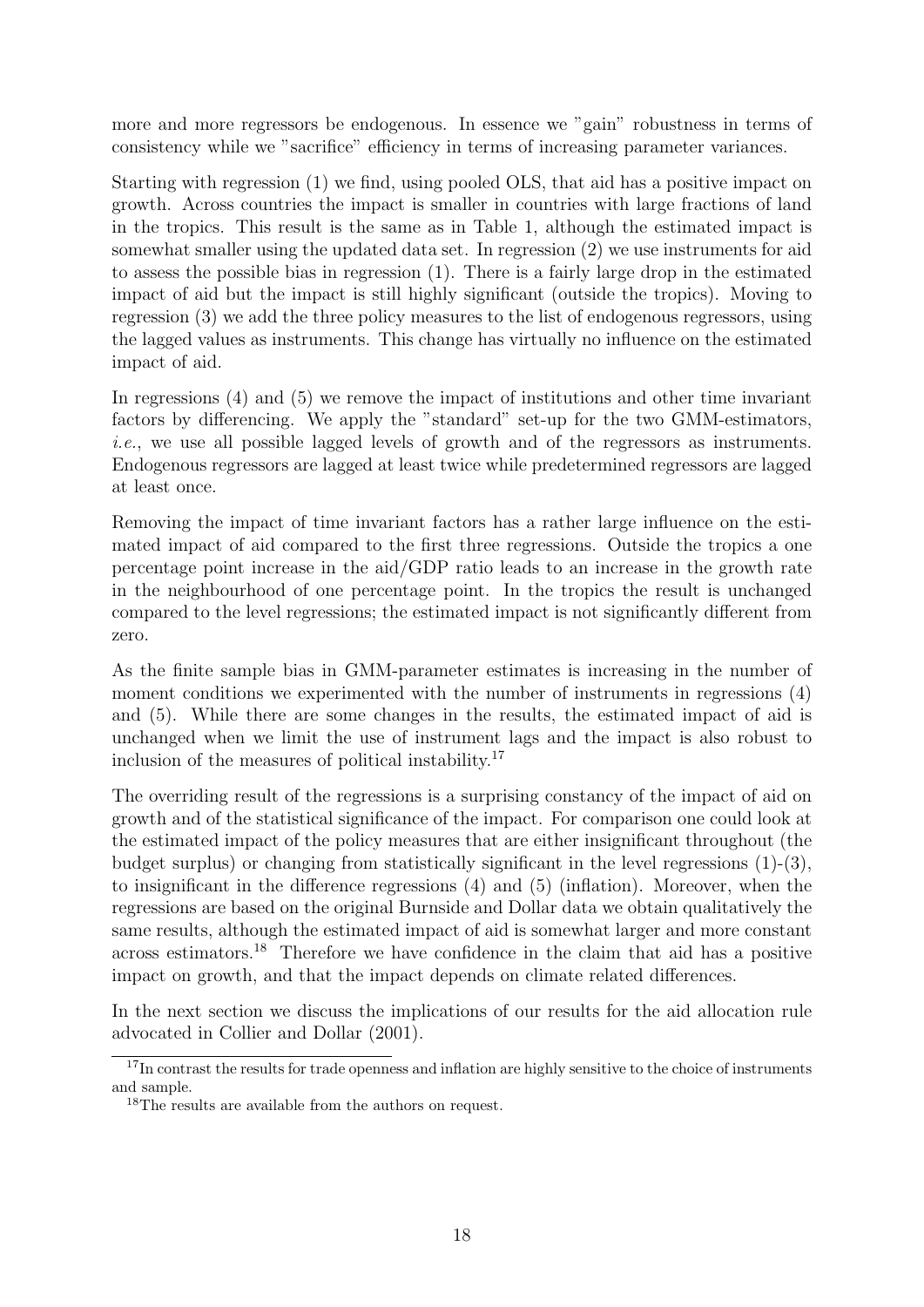## 4 The Collier-Dollar Aid Allocation Rule

In recent research Collier and Dollar (2001, 2002) try to invigorate the policy debate by introducing the World Bank Country Policy and Institutional Assessment index (CPIA) in growth regressions. They show that an interaction term between aid and CPIA has a highly significant, positive effect, bringing us back to the claim that aid spurs growth in a good policy environment. Moreover, Collier and Dollar take a second, logical although not innocuous, step as they formulate an "optimal" aid allocation rule based on the growth regressions. Collier and Dollar (2001) assert that a combination of policy reform in Africa (improvements in the CPIA index) and an optimal aid allocation, will enable the world society to cut poverty in half by 2015.

The basic message is that countries with low income per capita (poverty) and a high CPIA score should be eligible for aid, while countries with a low CPIA score should not be eligible for aid, or alternatively should receive less aid. This idea has been adopted by IDA and the Brittish aid organization DFID.<sup>19</sup> Hence, in a very short time the Collier-Dollar model has moved from an academic idea (with a strong policy message) to something very concrete in the donor community.

While we have nothing against aid allocation rules as such we question the usefulness of introducing CPIA in growth regressions and we seriously doubt if the CPIA score should have anything to do with the actual aid allocation.

Our concerns regarding the CPIA index are threefold: (i) Because of the construction of the CPIA index, there is little to be learned from this index in terms of growth performance in the first place, (ii) the changes in the CPIA index over time may well be "caused" by the growth performance, in which case CPIA should not be used as an exogenous variable in allocation models, and (iii) the use of the CPIA index in allocation models may lead us to punish countries with unfavorable initial conditions instead of helping them, because we confuse climate related problems with poor CPIA ratings and "unwillingness to reform". In what follows we will elaborate on each of these objections.

In terms of using the CPIA in growth (and poverty) regressions we find that the lessons to be learnt from the positive interaction term between aid and CPIA are in reality hard to pinpoint. The strength of the original Burnside-Dollar hypothesis was the claim that a small set of policies could be singled out as crucial. The CPIA index, on the other hand, assesses the quality of a country's present policy and institutional framework in 20 different dimensions.<sup>20</sup> Thus, in terms of drawing-up clear-cut recommendations for policy makers on how to enhance the effectiveness of aid, the analysis is not particularly helpful. Trade-offs between elements of the index are bound to arise in practice. For example, placing greater emphasis on budget balance (a component of "Economic Management") could conceivably be in conflict with improving access to health care, education etc. (the component "Building Human Resources" which belongs to the general group of "Policies for Social Inclusion/Equity"). In particular, it might very possibly

<sup>19</sup>See the World Bank homepage and Dyer et al. (2003).

 $20$ These 20 items are assessed by World Bank experts on a scale from 1 to 6 (measuring "unsatisfactory" for an extended period" to "good for an extended period"). Each item has a 5 percent weight in the overall rating. The items are grouped into four categories: "Economic Management", "Structural Policies", "Policies for Social Inclusion/Equity" and "Public Sector Management and Institutions".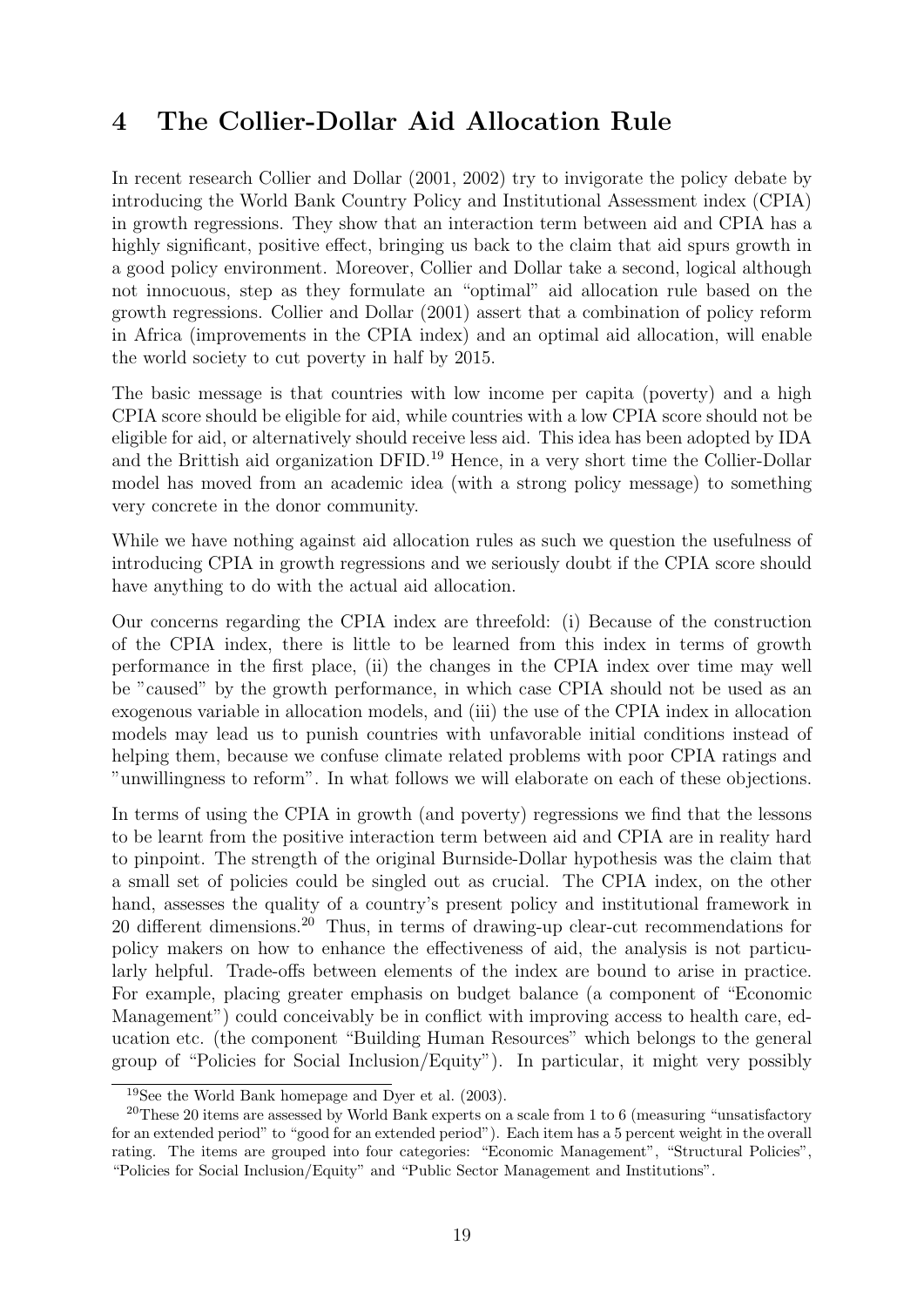|                     | Overall | Economic   | Structural | Social    | Public sector |  |
|---------------------|---------|------------|------------|-----------|---------------|--|
|                     | Index   | Management | Policies   | Inclusion | Management    |  |
| CPIA rating in 1999 | 0.80    | 0.70       | 0.79       | 0.81      | 0.77          |  |
|                     | (11.95) | (8.01)     | (12.36)    | (12.77)   | (10.89)       |  |
| Growth rate 1999-00 | 0.05    | 0.05       | 0.07       | 0.03      | 0.05          |  |
|                     | (2.78)  | (3.09)     | (3.76)     | (1.81)    | (2.82)        |  |

Table 4: Forecasting the CPIA ratings in 2001

Notes: The dependent variable is the CPIA rating in 2001 for 67 countries. Robust t-statistics in parentheses. The CPIA ratings are obtained from News and Notices for IMF and World Bank Watchers, Vol. 2. No. 3, 2000 for the 1999 ratings and No. 6, 2002 for the 2001 ratings.

lower the 'pro-poor expenditure index' shown to be poverty-reducing by Mosley, Hudson and Verschoor (2003).

Our second concern is endogeneity. As already mentioned there is ample evidence, that policies and growth are jointly endogenous variables. For example, Clague et al. (1996) and Mauro (1995) argue that good economic performance increases institutional efficiency. In relation to the CPIA index it is more interesting that Mauro goes on to highlight that using expert evaluations may be problematic, the argument being that an evaluator is likely to conclude that a particular set of institutions is good if the country in question is growing rapidly.

Unfortunately, it is currently impossible to investigate directly whether endogeneity of the CPIA index is an issue, as the data are not in the public domain. However, indirect evidence does shed light on what further analyses are likely to find.

We obtained data on CPIA in 1999 and 2001 from News and Notices for IMF and World Bank Watchers, Vol. 2, No. 3, 2000 and No. 6, 2002. Even though this is not exactly the World Bank CPIA data, it would appear to be capable of providing a pretty good indication of the concordance between the CPIA and publicly available data.

In Table 4, we report regressions of the CPIA rating in 2001 using the rating in 1999 and the growth rate in real GDP per capita from 1999 to 2000 as regressors.<sup>21</sup> We expect the ratings to be very persistent; as policies and institutions are persistent. Therefore we find it all the more interesting that the growth rate in GDP in a single year is able to improve a forecast of the ratings for 2001 when we control for the ratings in 1999. Moreover, the rate of growth seems to have explanatory power and approximately the same impact on all four sub-groups of the overall index.

Needless to say, the findings of Granger causality in Table 4 are only indicative. However, they are supported by the study by Chong and Calderon (2000) in which it is shown that changes in the ICRG index are Granger caused by economic growth. This result is relevant in the present context because we found a significant positive correlation between the ICRG index and our data for CPIA index.

To be sure, these insights do not per se invalidate the regression results in Collier and Dollar (2001, 2002). However, they do justify a certain amount of skepticism regarding the policy relevance and appropriateness of using these regressions in counter-factual

<sup>&</sup>lt;sup>21</sup>The growth rate is calculated from the PPP-adjusted real GDP per capita available from the WDI 2002 CD-ROM.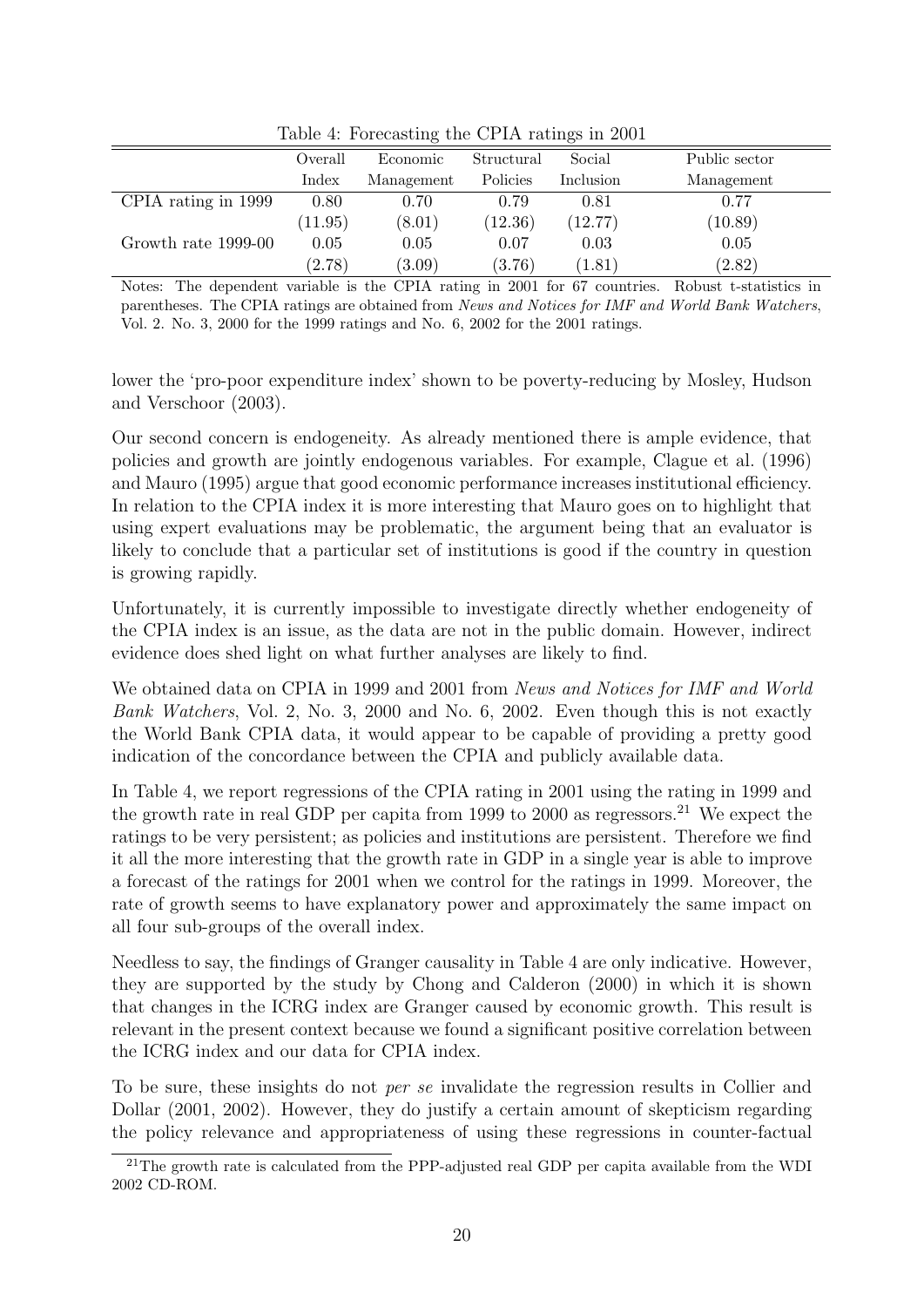| $MUCV$ III $ZUVI$                   |         |                                     |         |         |               |
|-------------------------------------|---------|-------------------------------------|---------|---------|---------------|
|                                     | Overall | Economic Structural Social          |         |         | Public sector |
|                                     |         | Index Management Policies Inclusion |         |         | Management    |
| Fraction of land in tropics $-0.37$ |         | $-0.40$                             | $-0.21$ | $-0.38$ | $-0.14$       |
|                                     | [0.00]  | [0.00]                              | [0.11]  | [0.00]  | [0.25]        |

Table 5: Rank correlations between the fraction of land in the tropics and the CPIA  $ind_{\alpha}$  in  $2001$ 

Notes: Spearman rank correlations with  $p$ -values for test of independence in brackets. The correlations are based on 61 observations. The CPIA gradings for 2001 are obtained from News and Notices for IMF and World Bank Watchers, Vol. 2, No. 6, Spring 2002.

scenarios such as re-allocation of aid based on good CPIA ratings. If the CPIA index is Granger-caused by growth it should not be used as an exogenous variable in forecasts and policy simulations. This rather obvious, and well known, result is unfortunately not discussed neither in Collier and Dollar (2001, 2002) nor in the documents by IDA and DIfD.

Our third concern is in our view the most serious problem with the Collier-Dollar allocation rule. In essence it amounts to a simple identification problem, but it has far reaching consequences for the optimality of the allocation rule.

Table 5 reports the rank correlations between the CPIA index and each of it's sub-groups in 2001 with the fraction of land in the tropics—the variable we used in the growth regressions in the previous section. As seen, there is a very high probability that a country having a low CPIA score is in the tropical region. Hence, the positive interaction between aid and CPIA obtained in Collier and Dollar (2001, 2002), may well be caused by the low impact of aid in the tropical region.

If one accepts that the impact of climate on growth is (mainly) through institutions, then we are just stating that Collier and Dollar should instrument the CPIA index in the growth regressions, and we have shown that the fraction of land in the tropics is in all likelihood a good instrument.

However, when the CPIA ratings are used in "optimal" allocation models, then there is a considerable risk that we punish countries with climate related problems when we "support the good performers" (high CPIA) to maximize the global economic growth rate.

Hence, ultimately the core question may boil down to this: should we stop giving aid to countries in the tropics? Undoubtedly, these are countries which have displayed dismal growth performance in the last several decades, and in addition, aid seems to have been far less effective in such regions. Certainly, if the Collier-Dollar allocation rule is used indiscriminately, this will be the result.

## 5 Conclusion

The need for growth and development is as great as ever if we are to come even close to the United Nations target of halving world poverty by 2015. The central message of the present paper is that aid can play a conducive role in reaching such a target. Our results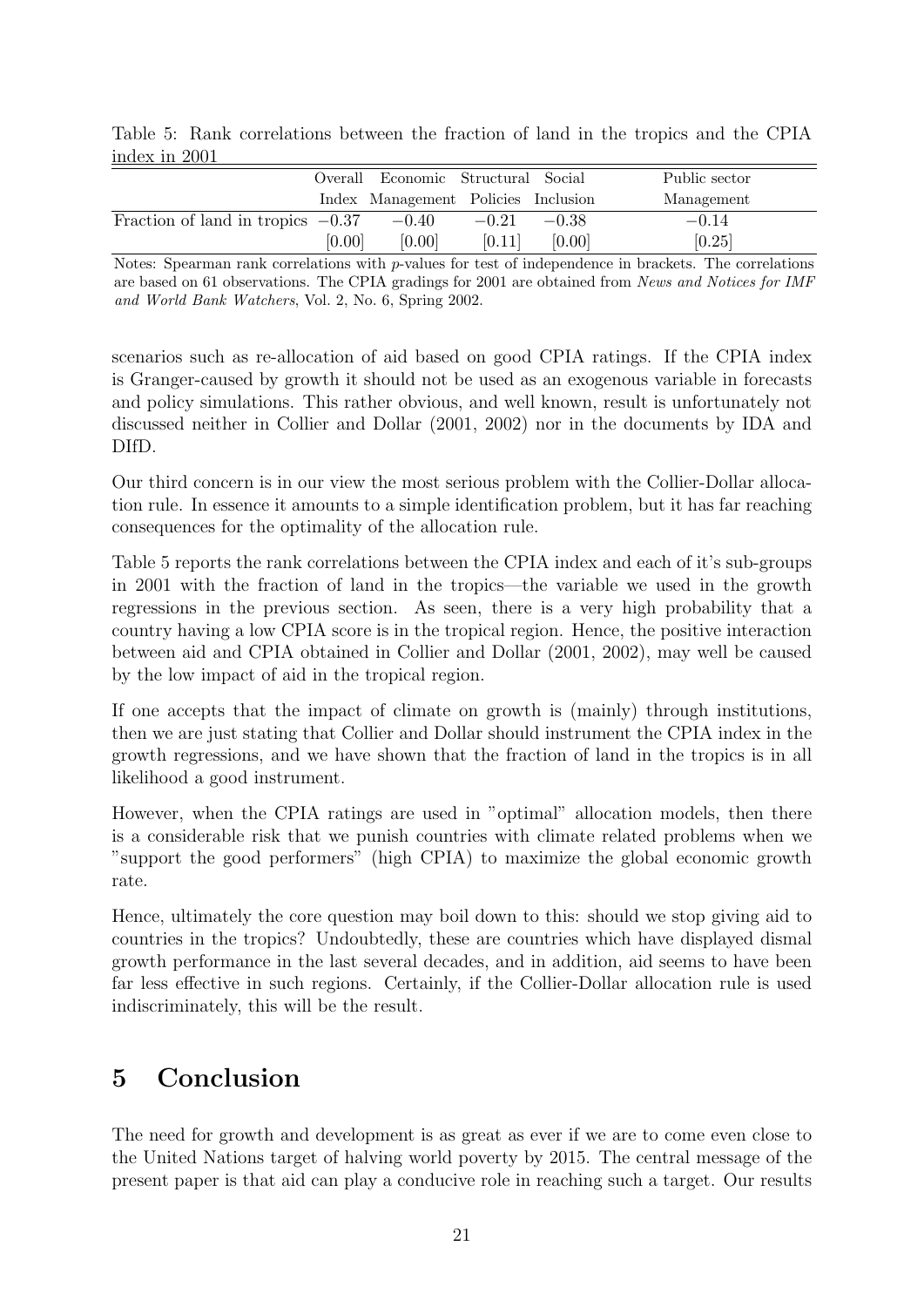show that, in many countries, aid has had a significant positive impact on productivity. At the same time it should be recognized that aid is not a panacea for poverty reduction. Ultimately, aid in itself will not ensure convergence; but it can stimulate the process. These conclusions are, we believe, commonly accepted among academics working on the topic.

At this stage the key question to be settled is why aid works so much better in some countries compared with others. While we find the evidence in favor of a strong interaction between policy and aid weak, our empirical work reveal a disturbing and rather robust pattern: Over the last thirty years, aid seems to have been far less effective in tropical areas. It is very hard to believe that aid, inherently, should be less potent in the tropics. Hence the explanation is likely to be found elsewhere. Perhaps tropical areas have particular needs in ways of foreign assistance; needs which may not so far have been met to a sufficient extent? Accounting for the nature of the interaction between climate and aid seems to be a worthwhile topic for future research. Such investigations would surely have to move beyond the reduced-form aid regressions, which so far has dominated the scene. Disentangling the channels through which aid matters for productivity seems to be a crucial research topic at this stage.

### References

- Acemoglu, D., S. Johnson and J. A. Robinson (2001). The colonial origins of comparative development: An empirical investigation. American Economic Review 91, 1369–1401.
- Acemoglu, D., S. Johnson, J. A. Robinson and Y. Thaicharoen (2003). Institutional causes, macroeconomic symptoms: volatility, crises and growth. Journal of Monetary Economics 50, 49–123.
- Alesina, A. and D. Dollar (2000). Who gives foreign aid to whom and why? Journal of Economic Growth 5, 33–63.
- Arellano, M. and S. R. Bond (1991). Some tests of specification for panel data: Monte Carlo evidence and an application to employment equations. Review of Economic Studies 58, 277–297.
- Berthélemy, J.-C. and A. Tichit (2002). Bilateral donors' aid allocation decisions. A three-dimensional panel analysis. WIDER Discussion paper No. 2002/123. WIDER.
- Blanchard, O. and S. Fischer (1989). Lectures on Macroeconomics. MIT Press.
- Bloom, D. and J. D. Sachs (1998). Geography, demography and economic growth in Africa. Brookings Papers on Economic Activity 2, 207–273.
- Blundell, R. W. and S. R. Bond (1998). Initial conditions and moment restrictions in dynamic panel data models. Journal of Econometrics 87, 115–143.
- Boone, P. (1996). Politics and the effectiveness of foreign aid. European Economic Review 40, 289–329.
- Burnside, C. and D. Dollar (1997). Aid, policies and growth. Policy Research Working Paper 1777, The World Bank, Development Research Group, Washington, D. C.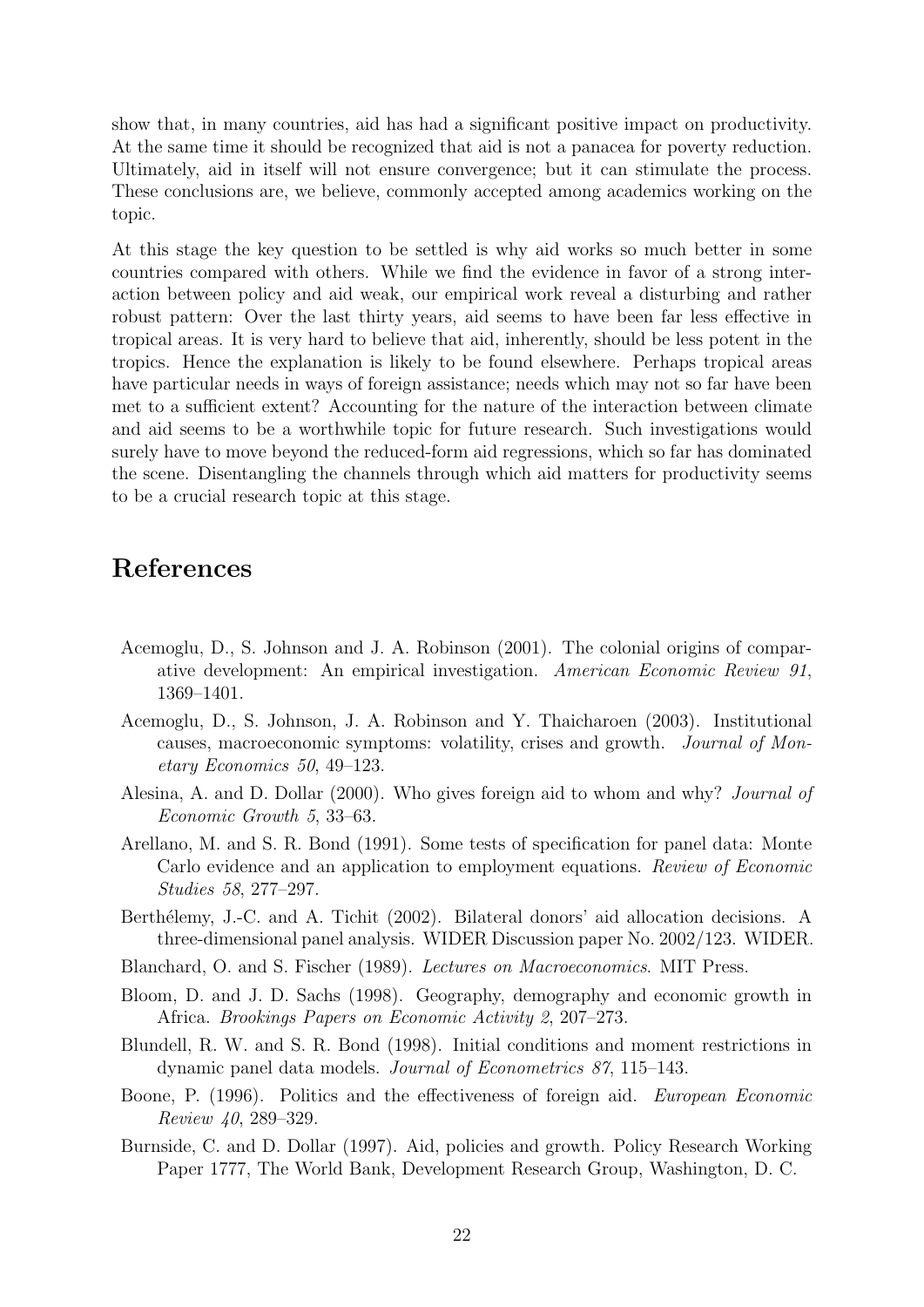- Burnside, C. and D. Dollar (2000). Aid, policies, and growth. American Economic Review 90, 847–868.
- Chang, C. C., E. Fernandez-Arias, and L. Servén (1998). Measuring aid flows: A new approach. Working paper, The World Bank. Processed.
- Chenery, H. B. and A. M. Strout (1966). Foreign assistance and economic development. American Economic Review 56, 679–733.
- Chong, A. and Calderón (2000). Causality and feedback between institutional measures and economic growth. Economics and Politics 12, 69–81.
- Clauge, C., P. Keefer, S. Knack and M. Olson (1996). Property and contract rights in autocracies and democracies. Journal of Economic Growth 1, 243–276.
- Collier, P. and D. Dollar (2001). Can the world cut poverty in half? How policy reform and effective aid can meet international development goals. World Development 29, 1787–1802.
- Collier, P. and D. Dollar (2002). Aid allocation and poverty reduction. European Economic Review 45, 1470-1500.
- Collier, P. and J. Dehn (2001). Aid, shocks and growth. World Bank Working Paper 2688, The World Bank, Washington, D. C.
- Dalgaard, C.-J. and H. Hansen (2001). On aid, growth and good policies. *Journal of* Development Studies 37, 17–41.
- Diamond, P. (1965). National debt in a neoclassical growth model. American Economic Review 55, 1126–1150.
- Doornik, J. A., M. Arellano and S. R. Bond (2001). Panel data estimation using DPD for Ox. Processed.
- Dudley, L. and C. Montmarquette (1976). A model of the supply of bilateral foreign aid. American Economic Review 66, 132–142.
- Dyer, N. et al. (2003). Strategic review of resource allocation priorities. Discussion Paper January 2003. DFID, London.
- Easterly, W. and R. Levine (2003). Tropics, germs, and crops: how endowments influence economic development. Journal of Monetary Economics 50, 3– 39.
- Easterly, W. R. Levine and D. Roodman (2003) New Data, New Doubts: Revisiting "Aid, Policies, and Growth". Working Paper No. 26, Center for Global Development.
- Gallup, J. L., J. D. Sachs and A. Mellinger (1999). Geography and economic development. In B. Pleskovic and J. E. Stiglitz (Eds.) Annual World Bank Confernce on Development Economics, 1998 Proceedings, pp. 127-178.
- Galor, O. and H. E. Ryder (1989). Existence, uniqueness, and stability of equilibrium in an overlapping-generations model with productive capital. Journal of Economic Theory 49, 360-375.
- Guillaumont, P. and L. Chauvet (2001). Aid and performance: A reassessment. Journal of Development Studies 37, 66–92.
- Godfrey, L. G. (1999). Instrument relevance in multivariate linear models. Review of Economics and Statistics 81, 550–552.
- Hall, R. and C. Jones (1999). Why do some countries produce so much more output per worker than others? Quarterly Journal of economics 114, 83–116.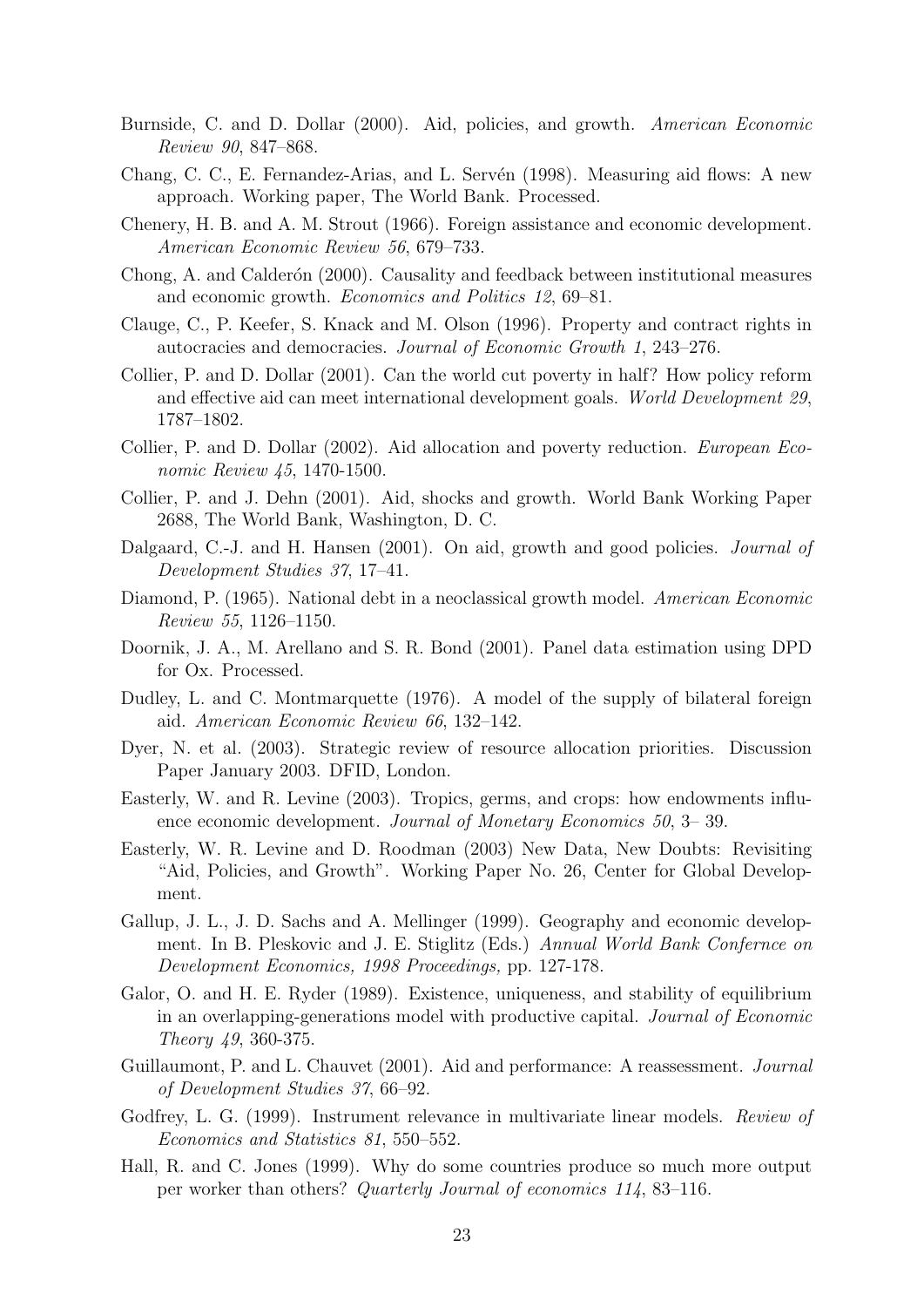- Hansen, H. and F. Tarp (2000). Aid effectiveness disputed. Journal of International Development 12, 375–398.
- Hansen, H. and F. Tarp (2001). Aid and growth regressions. *Journal of Development* Economics 64, 547–570.
- Harms, P. and M. Lutz (2003). Aid, Governance, and private foreign investment: some puzzling findings and a possible explantion. Study Center Gerzensee working paper No. 03.04
- Hudson, J. and P. Mosley (2001). Aid policies and growth: In search of the Holy Grail. Journal of International Development 13, 1023–1038.
- Knack, S. and P. Keefer (1995). Institutions and economic performance: Cross-country tests using alternative institutional measures. *Economics and Politics*  $\gamma(3)$ , 207– 227.
- Lensink, R. and O. Morrissey (2000). Aid instability as a measure of uncertainty and the positive impact of aid on growth. Journal of Development Studies 36, 31–49.
- Lensink, R. and H. White (2001). Are there negative returns to aid? Journal of Development Studies 37, 42–65.
- Lu, S. and R. Ram (2001). Foreign aid, government policies, and economic growth: Further evidence from cross-country panel data for 1970-1993. International Economics 54, 15–29.
- Mankiw, G., D. Romer and D. Weil (1992). A Contribution to the empirics of growth. Quarterly Journal of economics, 107, 407-37.
- Masters W. and M. McMillan (2001). Climate and Scale in Economic Growth. Journal of Economic Growth, 6, 167–186.
- Mauro, P. (1995). Corruption and growth. *Quarterly Journal of Economics 110*, 681– 712.
- Meier, G. M. (1964). Leading Issues in Development Economics (First edition). Oxford University Press.
- Meier, G. M. (1995). Leading Issues in Economic Development (Sixth edition). Oxford University Press.
- Meier, G. M. and J. E. Rauch (2000). Leading Issues in Economic Development (Seventh edition). Oxford University Press.
- Mosley, P., J. Hudson and A. Verschoor (2003). Aid poverty reduction and the 'New Conditionality'. Unpublished paper submitted for publication in this Economic Journal Symposium.
- Obstfeld, M. (1999). Foreign resource inflows, saving, and growth. In K. Schmidt-Hebbel and L. Servén (Eds.), The Economics of Saving and Growth, Chapter 5, pp. 107–146. Cambridge, UK: Cambridge University Press.
- Papanek, G.F.(1972). The Effect of Aid and Other Resource Transfers on Savings and Growth in Less Developed Economies.Journal of Political Economy 82, 120-30.
- Ram, R. (1997). Tropics and Economics Development: An Empirical Investigation. World Development 25, 1443-52.
- Reinikka, R. and J. Svensson (2003). Survey Techniques to Measure and Explain Corruption. Mimio, World Bank.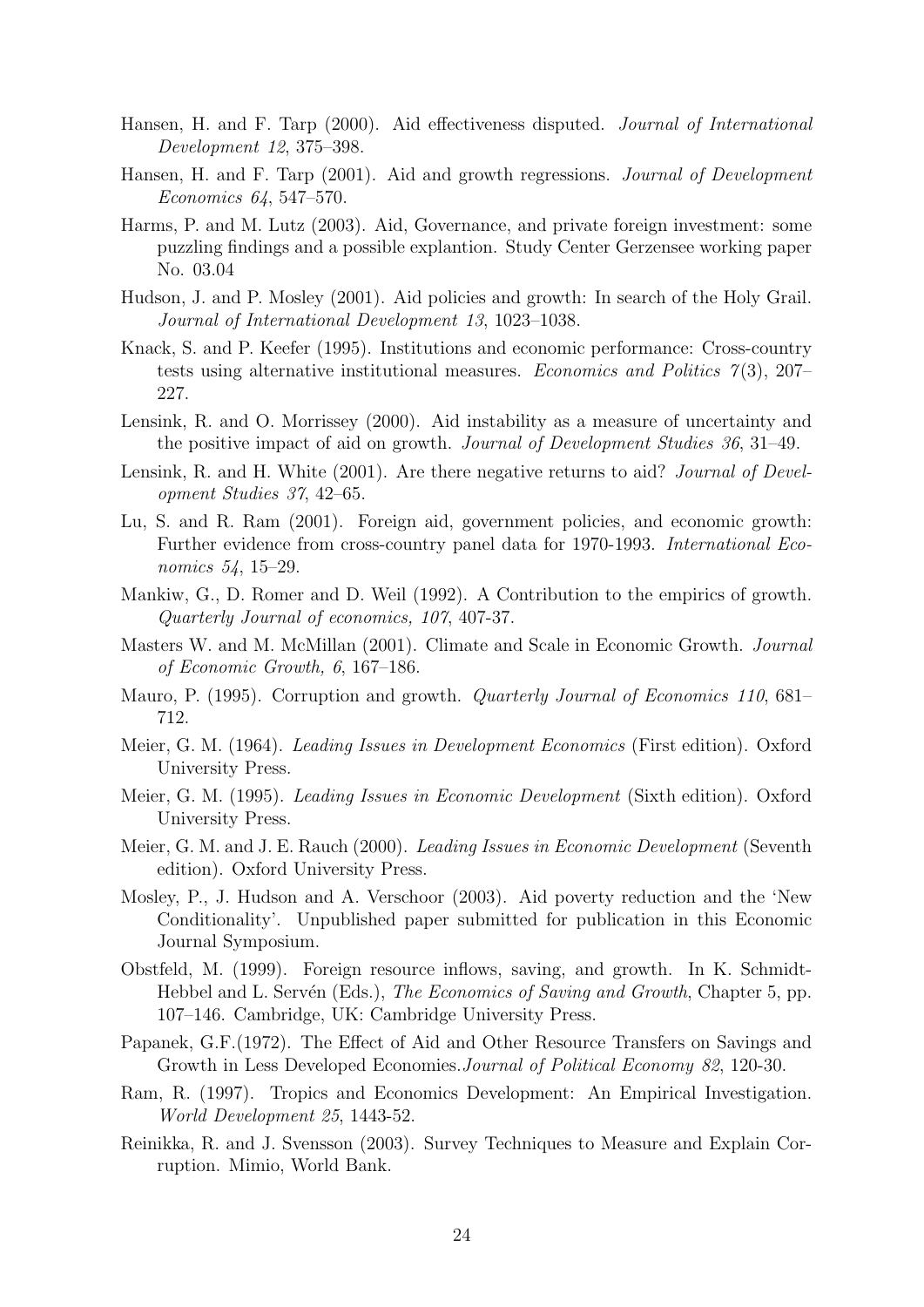- Rosenstein-Rodan, P. N. (1943). Problems of industrialisation of Eastern and South-Eastern Europe. Economic Journal 53, 202-211.
- Sachs, J. D. (2001). Tropical underdevelopment. NBER Working Paper W8119.
- Sachs, J. D. (2003). Institutions don't rule: direct effects of geography on oer capita income. NBER Working Paper W9490.
- Sachs, J. D. and A. Warner (1997). Economic Reform and the Process of Global Integration. Brookings Papers on Economic Activity 1, 1-118.
- Shea, J. (1997). Instrument relevance in multivariate linear models: A simple measure. Review of Economics and Statistics 79, 348–352.
- Svensson, J. (2000). Foreign aid and rent-seeking. *Journal of International Eco*nomics 51, 437-61.
- Tornell, A. and P. Lane (1999). The voracity effect. American Economic Review 89, 22-46.
- Trumbull,W. N. and H. J. Wall (1994). Aid-allocation criteria with panel data. Economic Journal 104, 876-882.
- World Bank (1998). Assessing Aid: What Works, What Doesn't, and Why. World Bank Policy Research Report. Oxford: Oxford University Press.
- World Bank (2002). Country Policy and Institutional Assessment 2002: Assessment Questionnare.<http://siteresources.worldbank.org/IDA/Resources/CPIA2002.pdf>

### A Details of the theoretical model

The law of motion for capital per worker can be written

$$
k_{t+1} = \frac{s(w(k_t), r(k_{t+1}); z)}{1+n}, \ k_0 \text{ given.}
$$

From Lemma 1 in Galor and Ryder (1989) it follows that given  $k_t > 0$  there exists a unique  $k_{t+1} > 0$  that is a self-fulfilling expectation, since  $s_{r_{t+1}} > 0$  for all  $r_{t+1}$ . This is straight forward to check, using equation (2). By implication there exists a singledvalued function  $\phi$  such that we can express the law of motion for capital:  $k_{t+1} = \phi(k_t)$ . Moreover, note that  $\phi(0) = \bar{k} > 0$ , where

$$
\bar{k} : \bar{k} - \frac{\sigma}{1+n} \left( 1 - \left( \frac{\pi^o}{\pi^y} \right) \frac{1+\rho}{1+r(\bar{k})} \right) \pi^y x = 0.
$$

Next, observe that

$$
\frac{\partial k_{t+1}}{\partial k_t} = \frac{\frac{\sigma}{(1+n)} w'(k_t)}{1 - \frac{\sigma}{1+n} \frac{\pi^o}{\pi^y} \frac{(1+\rho)r'(k_{t+1})}{(1+r(k_{t+1}))^2} \pi^y x} > 0 \ \forall k,
$$

since  $w'(k) > 0$  and  $r'(k) < 0$ . Thus  $\phi'(k_t) > 0 \ \forall k$ .

The second deriviative  $\phi''(k_t)$  is in general ambigious – it depends on the third derivative of the underlying production function – hence multiple equilibria cannot be ruled out a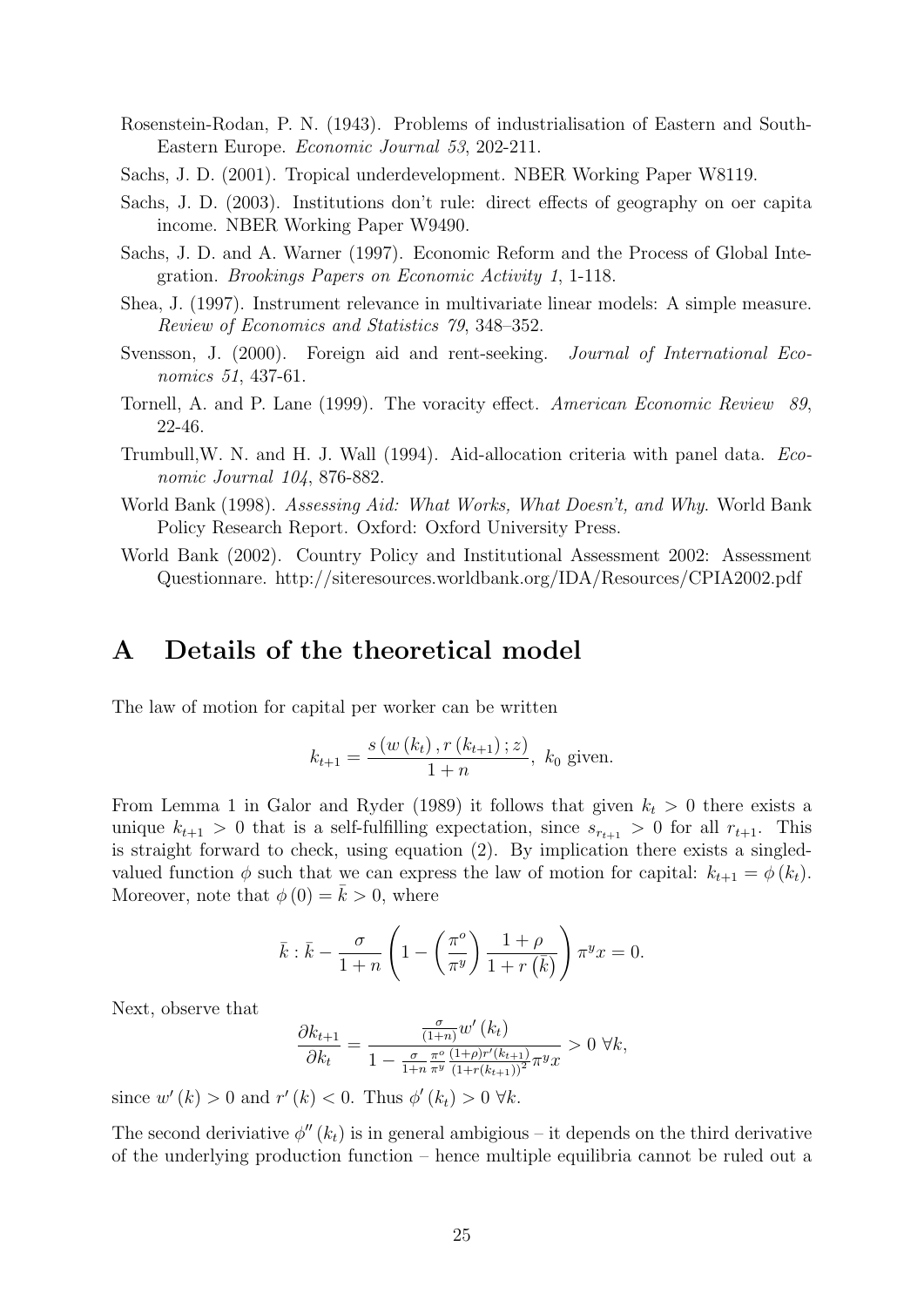priori. However, assuming  $\phi''(k_t) < 0$  for all k, and in light of the fact that  $s(k_t, k_{t+1}; z)$ is bounded from above, we way conclude that a steady state exists, is unique, and fulfills:

$$
k^* = \frac{\sigma}{1+n} \left[ w\left(k^*\right) + \left(1 - \left(\frac{\pi^o}{\pi^y}\right) \frac{1+\rho}{1+r\left(k^*\right)} \right) \pi^y x \right].
$$

Finally, to show that the sign of  $\left(1 - \left(\frac{\pi^o}{\pi^g}\right)\right)$  $\frac{\pi^o}{\pi^y}$ )  $\frac{1+\rho}{1+r(k)}$  $\frac{1+\rho}{1+r(k^*)}$  determines whether aid is effective or not, we start by noting that

$$
\frac{\partial k^*}{\partial x} = \frac{\frac{\sigma}{1+n} \left(1 - \left(\frac{\pi^o}{\pi^y}\right) \frac{1+\rho}{1+r(k^*)}\right) \pi^y}{1 - \frac{\sigma}{1+n} \left(w'\left(k^*\right) + \left(\frac{\pi^o}{\pi^y}\right) \frac{(1+\rho)r'(k^*)}{1+r(k^*)} \pi^y x\right)}.
$$

Evaluated near steady state the denominator is unambigiously positive. This follows from the fact that

$$
\frac{\partial k_{t+1}}{\partial k_t}_{|k_{t+1}=k_t=k^*} < 1,
$$

which implies that the following holds near steady state:

$$
\frac{\sigma}{1+n}w'(k^*) < 1 - \frac{\sigma}{1+n} \frac{\pi^o}{\pi^y} \frac{(1+\rho)r'(k^*)}{(1+r(k^*))^2} \pi^y x
$$
\n
$$
\updownarrow
$$
\n
$$
1 - \frac{\sigma}{1+n}w'(k^*) - \frac{\sigma}{1+n} \frac{\pi^o}{\pi^y} \frac{(1+\rho)r'(k^*)}{(1+r(k^*))^2} \pi^y x > 0.
$$
\n
$$
gn\left(\frac{\partial k^*}{\partial x}\right) = sign\left(\left(1 - \left(\frac{\pi^o}{\pi^y}\right) \frac{1+\rho}{1+r(k^*)}\right)\right).
$$

Hence, sig

### B The time averaged system of equations

#### B.1 The growth equation

The growth equation (6a) is an autoregressive distributed lags model for the log of income per capita. For ease of notation we gather the time varying regressors in  $\mathbf{w}_{it} = [\mathbf{x}_{it}, a_{it}, p_{it}]$ and stack  $\beta_1(L), \theta_{12}(L)$  and  $\theta_{13}(L)$  in  $B(L)$ , where we let m denote the maximum power of the lag polynomium. Defining  $\rho = 1 - \theta_{11}$ , we can now write the growth equation as

$$
y_{it} = \mathbf{z}_i \alpha_1 + \mathbf{w}_{it} B(L) + \rho y_{it-1} + \varepsilon_{it}^g
$$
\n(10)

Using the decomposition

$$
\mathbf{w}_{it}B(L) = \mathbf{w}_{it}B + \Delta \mathbf{w}_{it}B^*(L)
$$

where  $\Delta = 1 - L$  is the difference operator and  $B = B(1) = \sum_{j=1}^{m} B_j$ ,  $B_k^* = -\sum_{s=k+1}^{m} B_s$ ,  $k =$  $0, \ldots, m-1$ , we can reformulate the growth equation and gather the total impact  $(B(1))$ in a single parameter matrix

$$
y_{it} = \mathbf{z}_i \alpha_1 + \mathbf{w}_{it} B + \Delta \mathbf{w}_{it} B^*(L) + \rho y_{it-1} + \varepsilon_{it}^g.
$$
 (11)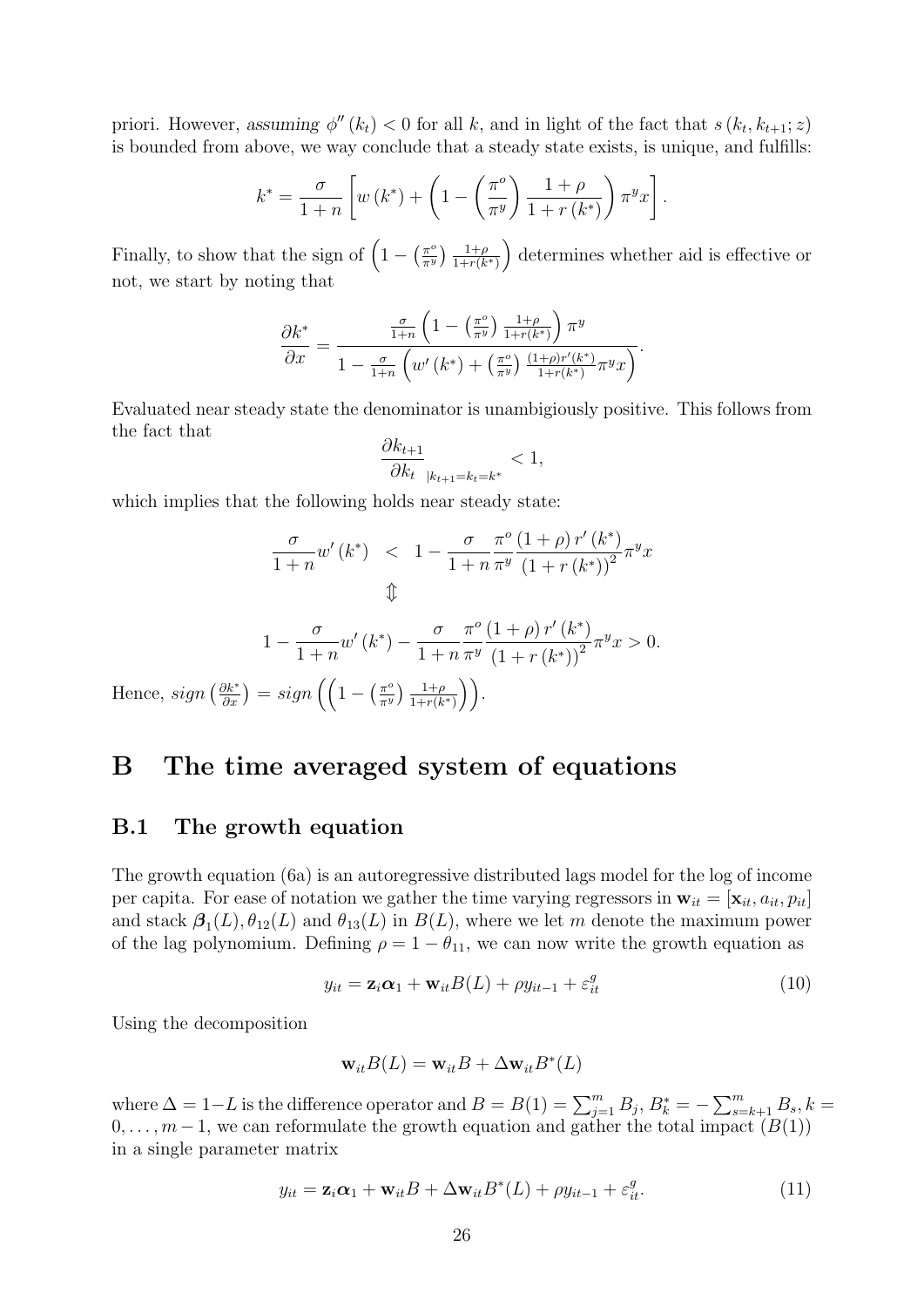The moving average representation for  $y_{iT}$  conditional on  $y_{i0}$  (initial income per capita) can now be given as

$$
y_{iT} = \mathbf{z}_i \alpha_1 \tilde{\psi} + \rho^T y_{i0} + \sum_{s=0}^{T-1} \rho^s (\mathbf{w}_{iT-s} B + \Delta \mathbf{w}_{iT-s} B^*(L) + \varepsilon_{iT-s}^g),
$$
(12)

where  $\tilde{\psi} = (1 - \rho^T)/(1 - \rho)$ .

Let the averages of  $\mathbf{w}_{it}$  and  $\varepsilon_{it}^g$  over the T periods be  $\mathbf{w}_{i\tau} = \frac{1}{T}$  $\frac{1}{T}\sum_{t=1}^T \mathbf{w}_{it}, \, \varepsilon_{i\tau}^g = \frac{1}{T}$  $\frac{1}{T} \sum_{t=1}^T \varepsilon_{it}^g$ . Add and subtract these averages

$$
y_{iT} = \mathbf{z}_i \alpha_1 \tilde{\psi} + \mathbf{w}_{i\tau} B \tilde{\psi} + \rho^T y_{i0} + \varepsilon_{i\tau}^g \tilde{\psi} + \sum_{s=0}^{T-1} \rho^s \{ (\mathbf{w}_{iT-s} - \mathbf{w}_{i\tau}) B + (\varepsilon_{iT-s}^g - \varepsilon_{i\tau}^g) + \Delta \mathbf{w}_{iT-s} B^*(L) \}.
$$
 (13)

Subtract  $y_{i0}$  from both sides and divide by T to get the (log approximation of) the average annual growth rate in GDP per capita over the period  $t = 1, \ldots, T; g_{i\tau} = \frac{1}{7}$  $rac{1}{T}(y_{iT}-y_{i0}),$ then

$$
g_{i\tau} = \mathbf{z}_i \alpha_1 \psi + \mathbf{w}_{i\tau} B \psi - \psi \theta_{11} y_{i0} + \varepsilon_{i\tau}^g \psi + \nu_{i\tau}^g,
$$
(14)

where  $\psi = \frac{1}{7}$ T  $\frac{1-\rho^T}{1-\rho}=\frac{1}{T}$ T  $1 - (1 - \theta_{11}^T)$  $\frac{1-\theta_{11}^2}{\theta_{11}}$  and

$$
\nu_{i\tau}^{g} = \frac{1}{T} \sum_{s=0}^{T-1} \rho^{s} \{ (\mathbf{w}_{iT-s} - \mathbf{w}_{i\tau})B + (\varepsilon_{iT-s}^{g} - \varepsilon_{i\tau}^{g}) + \Delta \mathbf{w}_{iT-s} B^{*}(L) \}
$$
(15)

is the time-average error in the growth equation.

Inserting the definition of  $w_{it}$  in (14) we obtain (7a).

### B.2 The equations for aid and policy

The equations for aid and policy have similar mathematical structures. Therefore it suffices to show the time-aggregation for one of the equations. Here, it is the aid allocation equation.

Let  $\mathbf{v}_{it} = [\mathbf{x}_{2it}, p_{it}]$  and stack  $\mathcal{B}_2(L)$  and  $\theta_{23}(L)$  in  $C(L)$ , which we assume is a m-th order polynomium. Using the same decomposition in levels and changes for  $v_{it}$  as the one we used for  $w_{it}$ , the aid allocation equation can be written

$$
a_{it} = \mathbf{z}_{2i}\alpha_2 + \mathbf{v}_{it}C + \Delta\mathbf{v}_{it}C^*(L) - \theta_{21}y_{it-1} + \varepsilon_{it}^a
$$
\n(16)

Averaging over  $T$  years, we have

$$
a_{i\tau} = \mathbf{z}_{2i}\alpha_2 + \mathbf{v}_{i\tau}C + \varepsilon_{i\tau}^a + \frac{1}{T}\sum_{t=1}^T(\Delta\mathbf{v}_{it}C^*(L) - \theta_{21}y_{it-1}).
$$
\n(17)